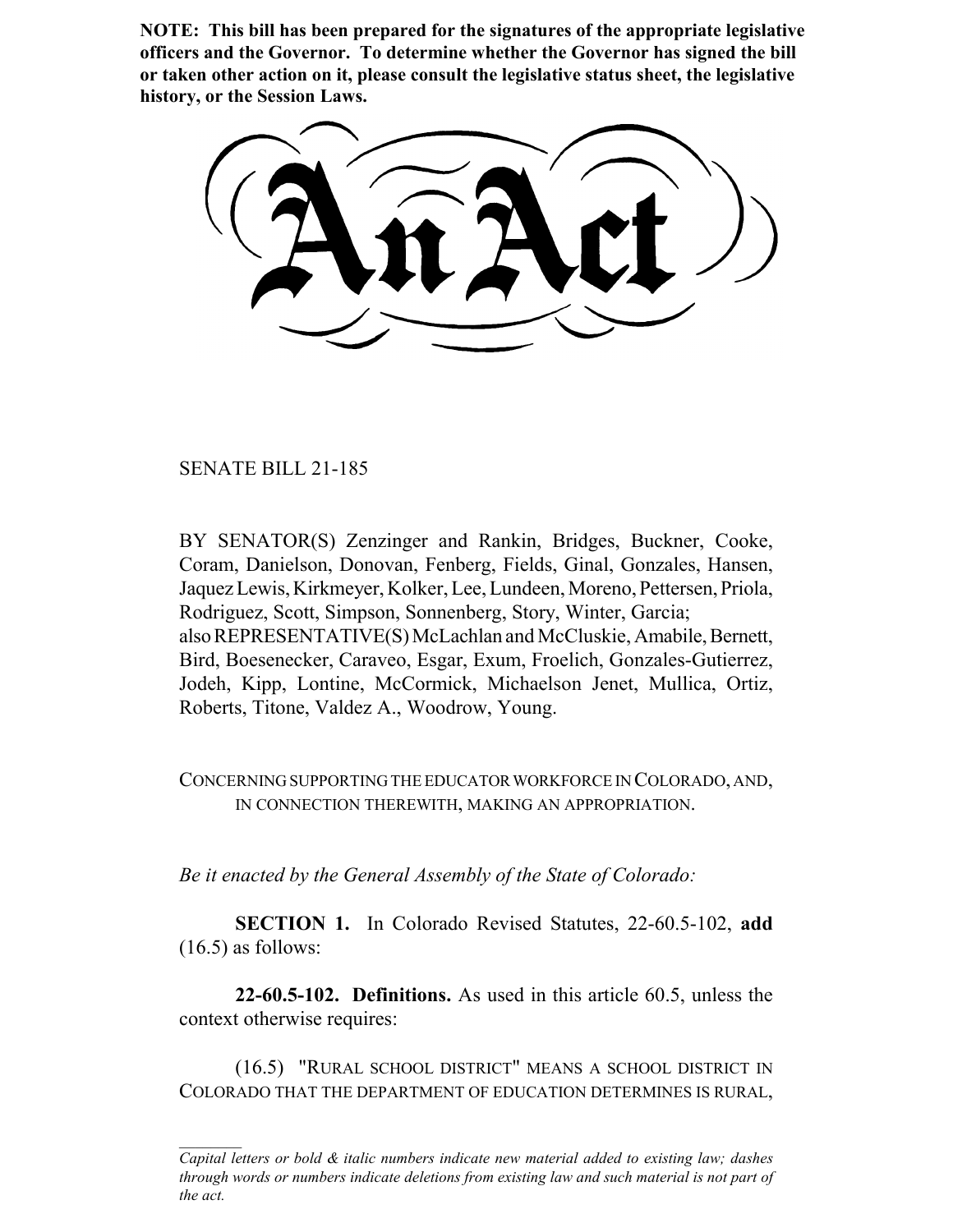BASED ON THE GEOGRAPHIC SIZE OF THE SCHOOL DISTRICT AND THE DISTANCE OF THE SCHOOL DISTRICT FROM THE NEAREST LARGE, URBANIZED AREA, AND THE TOTAL STUDENT ENROLLMENT IS SIX THOUSAND FIVE HUNDRED STUDENTS OR FEWER STUDENTS.

**SECTION 2.** In Colorado Revised Statutes, 22-60.5-111, **amend** (2) as follows:

**22-60.5-111. Authorization - types - applicants' qualifications rules.** (2) **Adjunct instructor authorization.** (a) An adjunct instructor authorization certifies that a person is a specialist or an expert in a content area, that is not available through an approved program of preparation, although the person has not received formal training in education. A school district OR CHARTER SCHOOL may employ a person who has an adjunct instructor authorization to provide students with highly specialized academic enrichment that is in addition to and supportive of required content areas, TO ADDRESS RECRUITING CHALLENGES, AND TO ESTABLISH A DIVERSE WORKFORCE. The department of education may issue an adjunct instructor authorization to a person who applies to the department, providing such information as may be required by rule of the state board of education, including, at a minimum, documentation demonstrating the following:

(I) The applicant possesses outstanding talent and OR demonstrates specific abilities and knowledge in a particular area of specialization; that is not included in an approved endorsement area, as specified in rule;

(II) A school district board of education OR SUPERINTENDENT OR THE PRINCIPAL OF A CHARTER SCHOOL has requested the applicant's services and requires the applicant's services; based upon evidence of a documented student need:

(III) The potential employing school district OR CHARTER SCHOOL has documented evidence of the applicant's outstanding talent OR specific abilities and particular knowledge of the area of specialization; AND

(IV) The applicant has been employed for at least five years in the area of specialization or holds a bachelor's degree or higher degree in the area of specialization.

## PAGE 2-SENATE BILL 21-185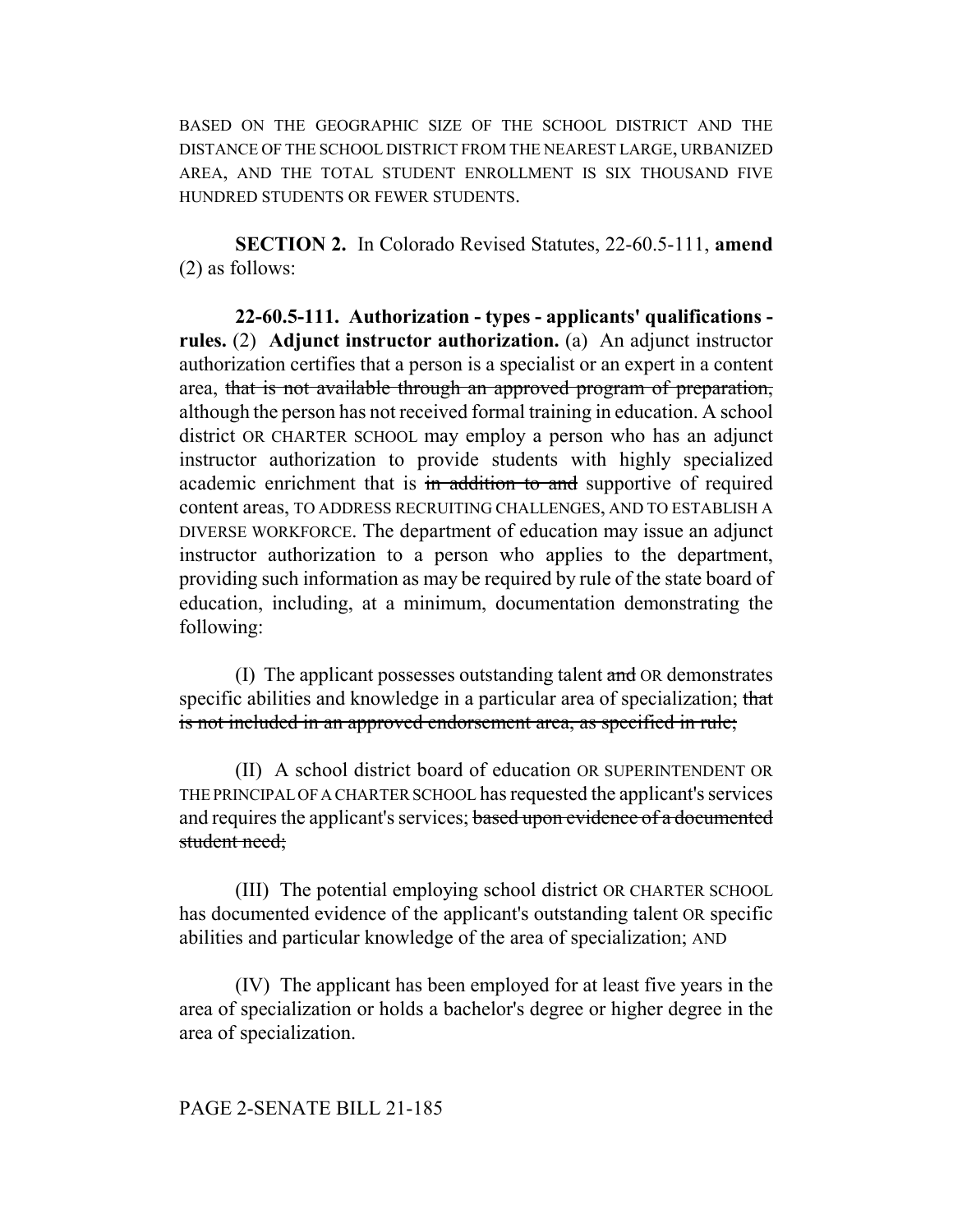(b) An adjunct instructor authorization is valid for three years. The department of education may renew an adjunct instructor authorization for succeeding three-year periods at the employing school district's OR CHARTER SCHOOL'S request. To request renewal, the employing school district OR CHARTER SCHOOL, at a minimum, shall submit to the department of education documented evidence of continuing need within the school district OR CHARTER SCHOOL for the adjunct instructor's services.

(c) A PERSON WHO HOLDS AN ADJUNCT INSTRUCTOR AUTHORIZATION MAY BE EMPLOYED UNDER THE AUTHORIZATION ONLY BY THE SCHOOL DISTRICT OR CHARTER SCHOOL THAT INITIALLY REQUESTED THE PERSON'S SERVICES PURSUANT TO SUBSECTION (2)(a)(II) OF THIS SECTION. A PERSON WHO HOLDS AN ADJUNCT INSTRUCTOR AUTHORIZATION AND IS EMPLOYED BY A SCHOOL DISTRICT MAY TEACH ONLY UNDER THE GENERAL SUPERVISION OF A LICENSED PROFESSIONAL TEACHER. A SCHOOL DISTRICT OR A CHARTER SCHOOL SHALL NOT EMPLOY A PERSON WHO HOLDS AN ADJUNCT INSTRUCTOR AUTHORIZATION AS A FULL-TIME TEACHER. NOTWITHSTANDING THIS SUBSECTION (c), A RURAL SCHOOL DISTRICT MAY EMPLOY A PERSON WHO HOLDS AN ADJUNCT INSTRUCTOR AUTHORIZATION AS A FULL-TIME TEACHER ONLY IF THERE ARE NO QUALIFIED, LICENSED APPLICANTS FOR THE POSITION.

**SECTION 3.** In Colorado Revised Statutes, **add** 22-60.5-209.1 as follows:

**22-60.5-209.1. Department of education - adjunct instructor authorization - alternative teacher programs - information.** (1) (a) THE DEPARTMENT SHALL DIRECT RESOURCES TOWARD PUBLICIZING THE EXISTENCE OF:

(I) THE TEACHER RECRUITMENT EDUCATION AND PREPARATION PROGRAM ESTABLISHED IN SECTION 22-35-108.5;

(II) THE TEACHER RESIDENCY PROGRAMS AVAILABLE THROUGH THE TEACHER RESIDENCY EXPANSION PROGRAM CREATED IN PART 1 OF ARTICLE 60.3 OF THIS TITLE 22;

(III) PROGRAMS TO SUPPORT PARAPROFESSIONALS, AS DEFINED IN SECTION 22-60.3-102, WHO ARE SEEKING A BACCALAUREATE DEGREE TO PURSUE A PROFESSIONAL TEACHING LICENSE;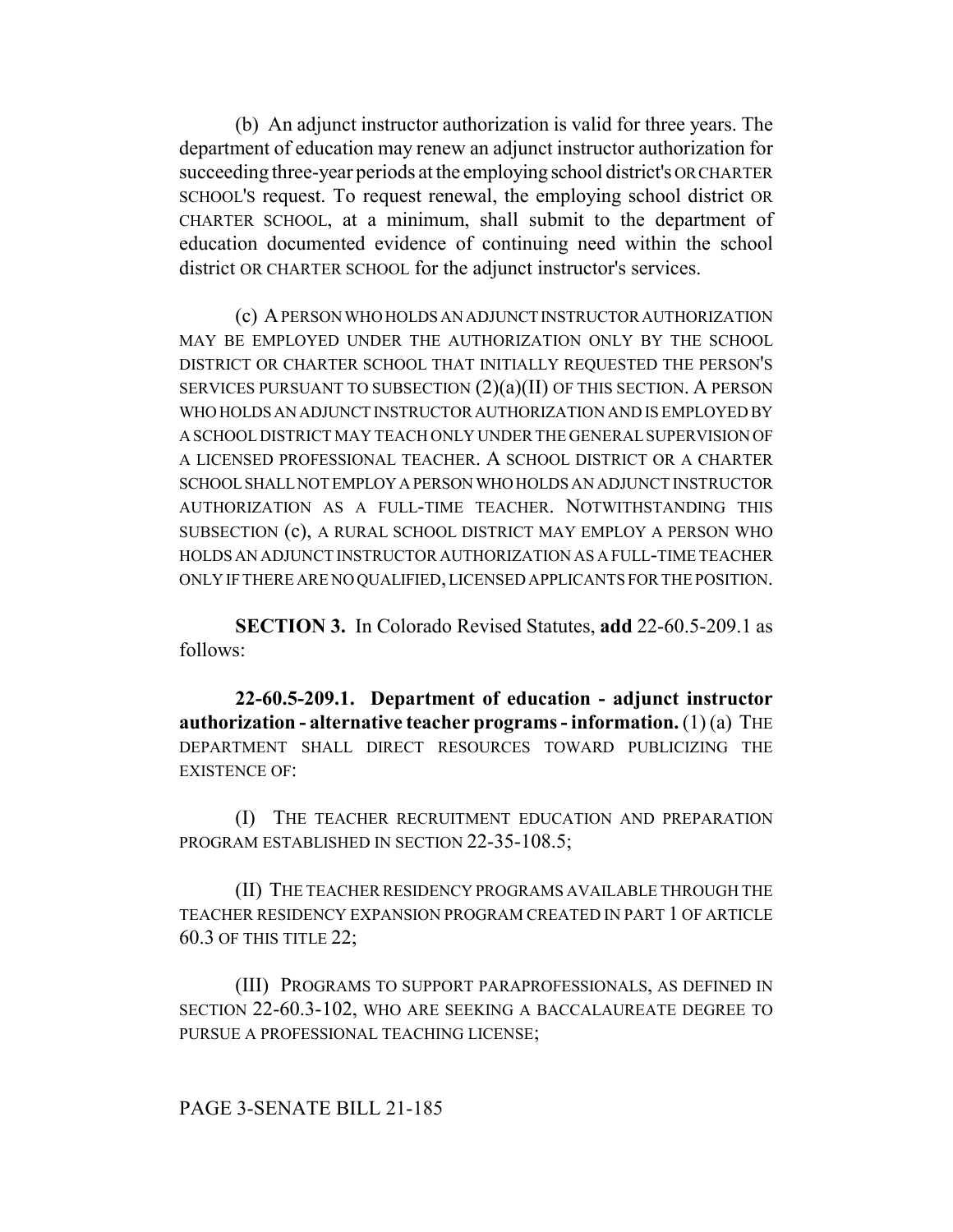(IV) THE EDUCATOR RECRUITMENT AND RETENTION PROGRAM CREATED IN SECTION 22-60.3-202;

(V) THE ADJUNCT INSTRUCTOR AUTHORIZATION DESCRIBED IN SECTION 22-60.5-111 (2);

(VI) ALTERNATIVE TEACHER PROGRAMS DESCRIBED IN SECTION 22-60.5-205;

(VII) THE TEACHER OF RECORD PROGRAM DESCRIBED IN SECTION 22-60.5-208.7;

(VIII) PROGRAMS FOR STUDENT TEACHERS IN RURAL AREAS OPERATED PURSUANT TO SECTION 23-76-104;

(IX) THE TEACHER CADET PROGRAM DESCRIBED IN SECTION 23-76-105;

(X) TEACHING FELLOWSHIP PROGRAMS OPERATED PURSUANT TO PART 3 OF ARTICLE 78 OF TITLE 23;

(XI) THE EDUCATOR LOAN FORGIVENESS PROGRAM OPERATED PURSUANT TO SECTION 23-3.9-102; AND

(XII) OTHER EXISTING PUBLIC OR NONPROFIT PROGRAMS THAT FACILITATE ENTRY INTO THE TEACHING PROFESSION.

(b) IN PUBLICIZING THE PROGRAMS, THE DEPARTMENT SHALL COLLABORATE WITH NONPROFIT ORGANIZATIONS THAT SUPPORT ENTRY INTO THE TEACHING PROFESSION.

(2) THE DEPARTMENT SHALL PROVIDE TECHNICAL SUPPORT TO SCHOOL DISTRICTS, BOARDS OF COOPERATIVE SERVICES, AND CHARTER SCHOOLS TO ASSIST THEM IN ACCESSING THE PROGRAMS DESCRIBED IN SUBSECTION (1) OF THIS SECTION AND IN OTHERWISE RECRUITING INDIVIDUALS TO PURSUE TEACHING CAREERS.

**SECTION 4.** In Colorado Revised Statutes, **add** 23-60-110 as follows:

PAGE 4-SENATE BILL 21-185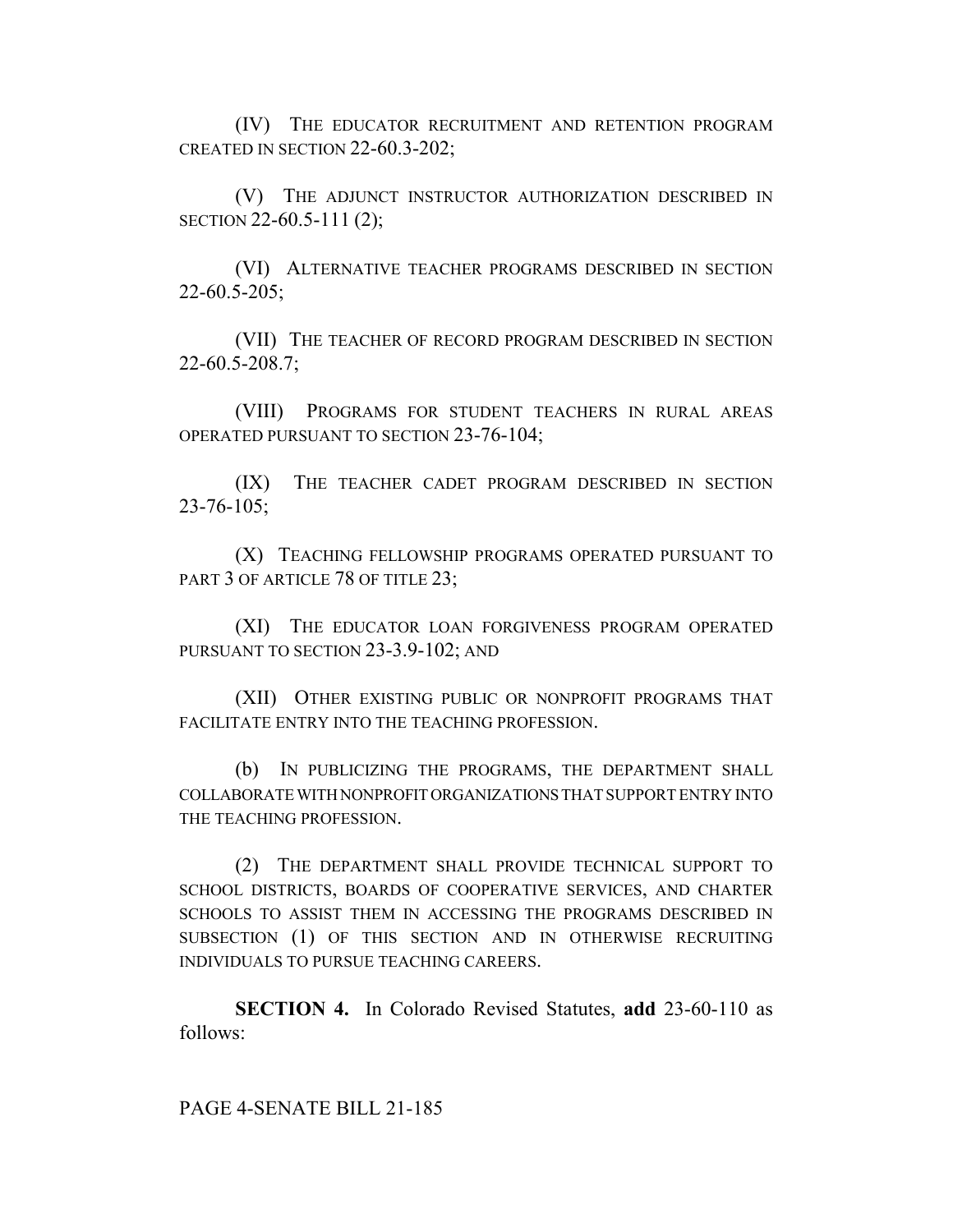**23-60-110. Teaching career pathway - design.** (1) NO LATER THAN THE 2022-23 ACADEMIC YEAR, THE DEPARTMENT OF HIGHER EDUCATION, IN COLLABORATION WITH THE DEPARTMENT OF EDUCATION, THE BOARD, AND THE DEANS OF THE SCHOOLS OF EDUCATION AND ACADEMIC ADMINISTRATORS IN COLORADO INSTITUTIONS OF HIGHER EDUCATION, OR THEIR DESIGNEES, SHALL DESIGN A CAREER PATHWAY, AS DEFINED IN SECTION 23-60-1002 (2), FOR STUDENTS TO ENTER THE TEACHING PROFESSION. THE TEACHING CAREER PATHWAY MUST CONNECT SCHOOL DISTRICTS, LOCAL DISTRICT COLLEGES, COMMUNITY COLLEGES, AND FOUR-YEAR INSTITUTIONS OF HIGHER EDUCATION WITH ADULT PROGRAMS, AND MAY ALLOW A STUDENT TO EARN INCOME WHILE PROGRESSING ALONG THE CAREER PATHWAY. THE BOARD SHALL APPROVE ALL PATHWAYS THAT BEGIN IN MIDDLE OR HIGH SCHOOL.

(2) THE TEACHING CAREER PATHWAY MUST BE ALIGNED WITH THE PERFORMANCE-BASED TEACHER LICENSING STANDARDS ADOPTED BY THE STATE BOARD OF EDUCATION PURSUANT TO SECTION 22-2-109 (3). IN ADDITION, THE PATHWAY MUST INCLUDE THE FOLLOWING COMPONENTS:

(a) SECONDARY, ADULT EDUCATION, AND POSTSECONDARY EDUCATION OPTIONS, WITH A NONDUPLICATIVE, CLEARLY ARTICULATED COURSE PROGRESSION FROM ONE LEVEL OF INSTRUCTION TO THE NEXT, WITH OPPORTUNITIES TO EARN POSTSECONDARY CREDITS, MAXIMIZE CREDIT FOR PRIOR LEARNING, AND SECURE EDUCATOR LICENSURE;

(b) ACADEMIC AND CAREER COUNSELING RESOURCES; BEST PRACTICES IN WRAPAROUND SUPPORT SERVICES, PARTICULARLY AT TRANSITION POINTS ALONG THE TEACHING CAREER PATHWAY; AND SUPPORT AND DEVELOPMENT OF INDIVIDUAL CAREER AND ACADEMIC PLANS; AND

(c) CURRICULUM AND INSTRUCTIONAL STRATEGIES THAT ARE APPROPRIATE FOR ADULT STUDENTS AND THAT EMBED LEARNING AND SKILL-BUILDING IN A WORK-RELATED CONTEXT.

(3) THE DEPARTMENT OF EDUCATION SHALL DIRECT EACH SCHOOL DISTRICT TO PUBLICIZE THE TEACHING CAREER PATHWAY ON ITS WEBSITE AND SOCIAL MEDIA AND THE DEPARTMENT OF HIGHER EDUCATION SHALL DIRECT EACH COMMUNITY COLLEGE CAMPUS AND FOUR-YEAR INSTITUTIONAL CAMPUS TO PUBLICIZE THE TEACHING CAREER PATHWAY ON ITS WEBSITE AND SOCIAL MEDIA.

## PAGE 5-SENATE BILL 21-185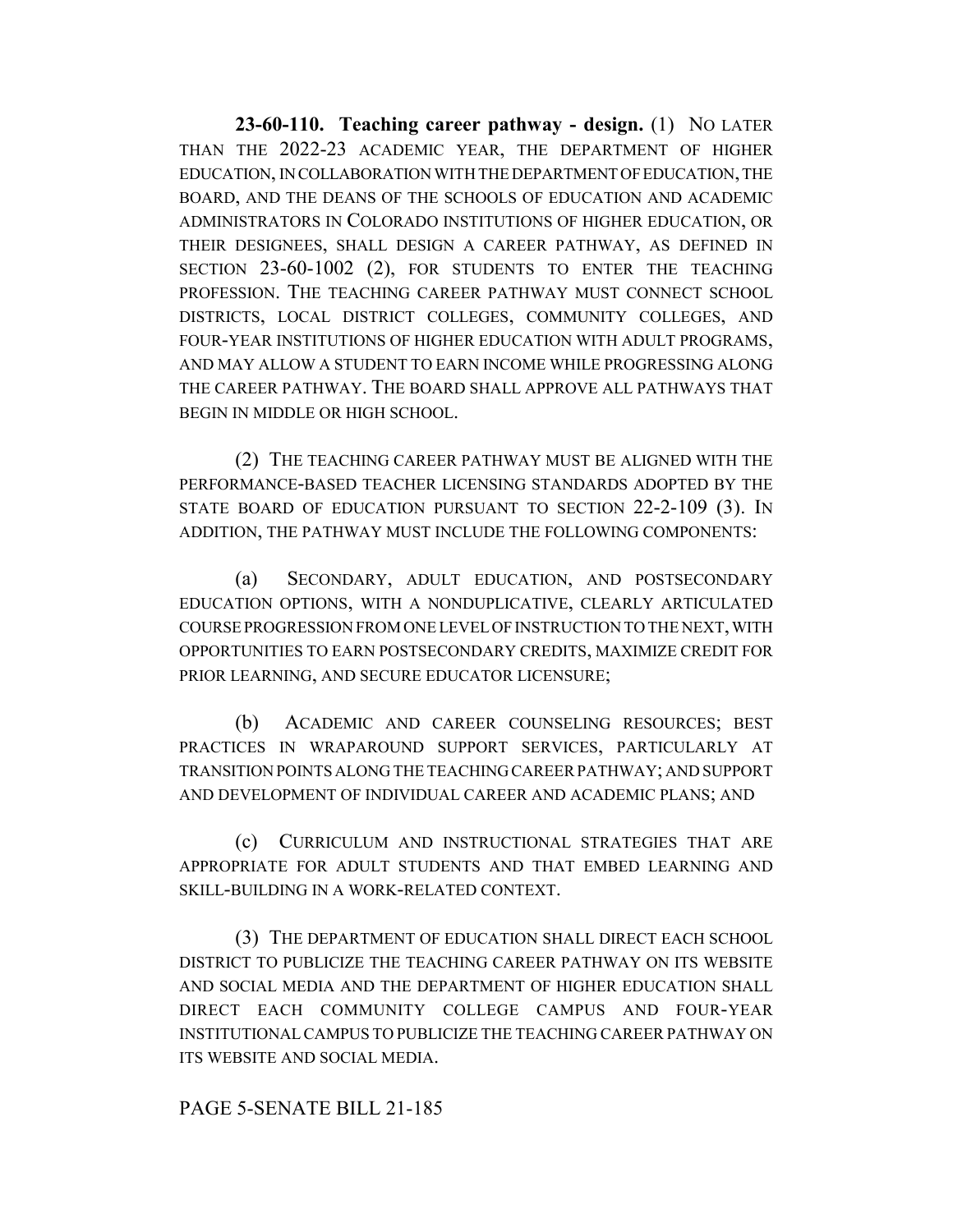**SECTION 5.** In Colorado Revised Statutes, **add** 22-35-108.5 as follows:

**22-35-108.5. Teacher recruitment education and preparation (TREP) program - objectives - selection criteria - rules.** (1) (a) THERE IS ESTABLISHED THE TEACHER RECRUITMENT EDUCATION AND PREPARATION PROGRAM, REFERRED TO IN THIS SECTION AS THE "TREP PROGRAM". BEGINNING IN THE 2022-23 SCHOOL YEAR, THE DEPARTMENT SHALL ADMINISTER THE TREP PROGRAM PURSUANT TO THIS SECTION AND GUIDELINES ESTABLISHED BY THE BOARD PURSUANT TO SUBSECTION (4) OF THIS SECTION AND APPROVED BY THE STATE BOARD FOR COMMUNITY COLLEGES AND OCCUPATIONAL EDUCATION. THE OBJECTIVES OF THE TREP PROGRAM ARE TO:

(I) INCREASE THE NUMBER OF STUDENTS WHO ENTER THE TEACHING PROFESSION;

(II) INCREASE THE PERCENTAGE OF STUDENTS WHO PARTICIPATE IN POSTSECONDARY EDUCATOR PREPARATION PROGRAMS, ESPECIALLY AMONG LOW-INCOME AND TRADITIONALLY UNDERSERVED POPULATIONS;

(III) CREATE A MORE DIVERSE TEACHER WORKFORCE TO REFLECT THE ETHNIC DIVERSITY OF THE STATE;

(IV) DECREASE THE AMOUNT OF TIME THAT IS REQUIRED FOR A STUDENT TO COMPLETE A POSTSECONDARY EDUCATOR PREPARATION DEGREE OR CERTIFICATE; AND

(V) INCREASE THE OPPORTUNITIES TO PARTICIPATE IN THE TEACHING CAREER PATHWAY.

(b) NOTWITHSTANDING ANY PROVISIONS OF THIS ARTICLE 35 TO THE CONTRARY, A QUALIFIED STUDENT WHO IS DESIGNATED BY THE DEPARTMENT TO BE A TREP PROGRAM PARTICIPANT PURSUANT TO SUBSECTION (2) OF THIS SECTION MAY CONCURRENTLY ENROLL IN POSTSECONDARY COURSES IN THE TWO YEARS DIRECTLY FOLLOWING THE YEAR IN WHICH THE PARTICIPANT WAS ENROLLED IN THE TWELFTH GRADE OF A LOCAL EDUCATION PROVIDER.

(2) (a) SUBJECT TO AVAILABLE APPROPRIATIONS, THE DEPARTMENT MAY DESIGNATE AS A TREP PROGRAM PARTICIPANT A QUALIFIED STUDENT

# PAGE 6-SENATE BILL 21-185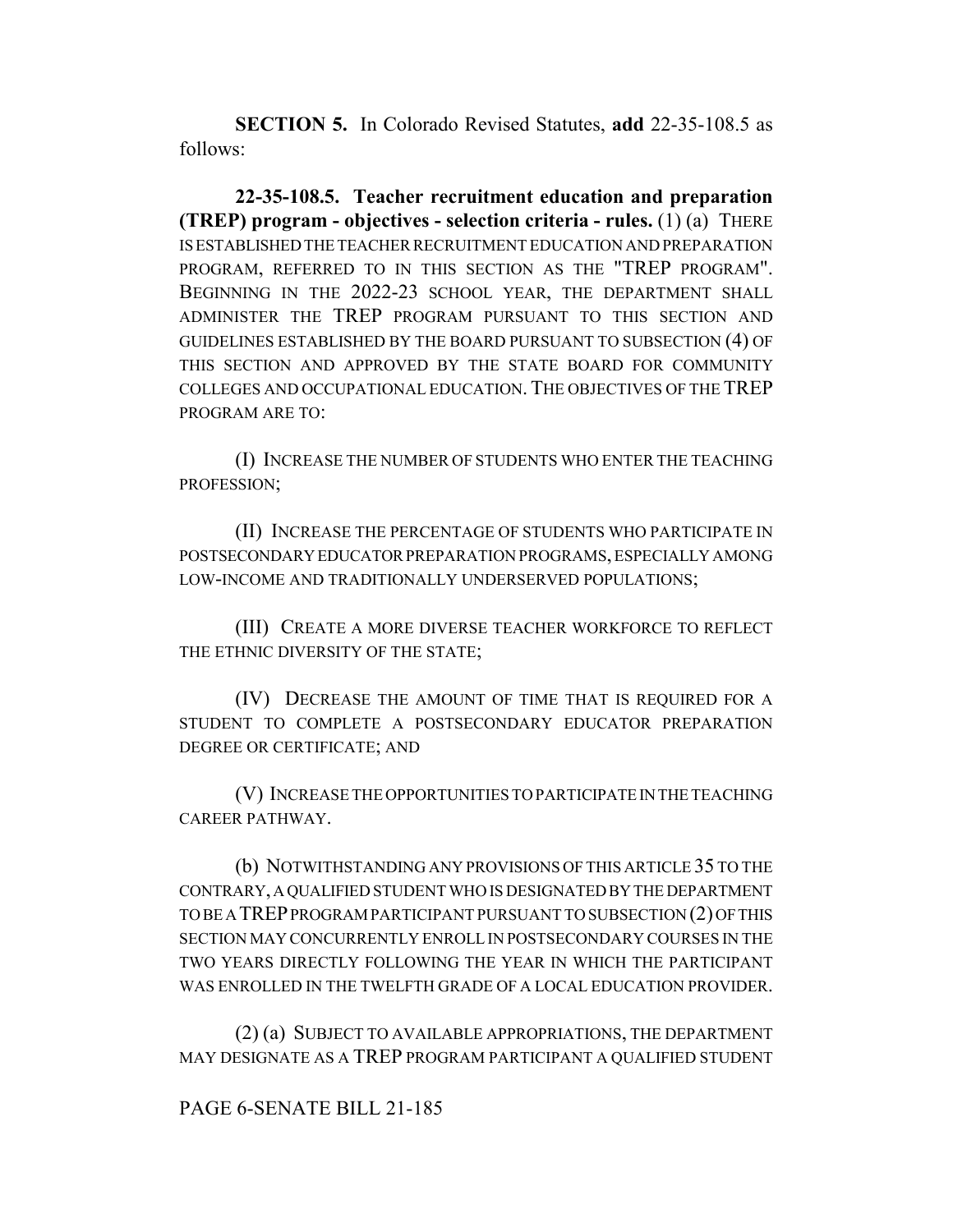WHO:

(I) IS FOLLOWING THE TEACHING CAREER PATHWAY CREATED IN SECTION 23-60-110 AND IS ON SCHEDULE TO COMPLETE THE COURSES SPECIFIED IN THE TEACHING CAREER PATHWAY FOR THE TWELFTH GRADE YEAR AND IS ENROLLING IN THE POSTSECONDARY COURSES IDENTIFIED IN THE TEACHING CAREER PATHWAY FOR THE FIFTH AND SIXTH YEARS;

(II) IS NOT IN NEED OF A DEVELOPMENTAL EDUCATION COURSE;

(III) HAS BEEN SELECTED FOR PARTICIPATION IN THE TREP PROGRAM BY THE PARTICIPANT'S HIGH SCHOOL PRINCIPAL OR EQUIVALENT SCHOOL ADMINISTRATOR;

(IV) HAS BEEN ACCEPTED INTO A POSTSECONDARY DEGREE PROGRAM AT AN INSTITUTION OF HIGHER EDUCATION; AND

(V) HAS SATISFIED ANY OTHER SELECTION CRITERIA ESTABLISHED BY GUIDELINES ESTABLISHED BY THE BOARD PURSUANT TO SUBSECTION (4) OF THIS SECTION AND APPROVED BY THE STATE BOARD FOR COMMUNITY COLLEGES AND OCCUPATIONAL EDUCATION.

(b) (I) THE DEPARTMENT, AS PART OF ITS ANNUAL BUDGET REQUEST TO THE GENERAL ASSEMBLY, SHALL REPORT THE TOTAL NUMBER OF POTENTIAL TREP PROGRAM PARTICIPANTS FOR THE FOLLOWING SCHOOL YEAR.

(II) THE GENERAL ASSEMBLY SHALL ANNUALLY FUND EACH POTENTIAL TREP PROGRAM PARTICIPANT AT THE SAME PER-PUPIL RATE AS DETERMINED BY THE ASCENT PROGRAM AS DESCRIBED IN SECTION 22-35-108. FOR THE 2022-23 BUDGET YEAR, THE GENERAL ASSEMBLY SHALL APPROPRIATE FUNDING FOR NO MORE THAN TWO HUNDRED TREP PROGRAM PARTICIPANTS.

(III) THE DEPARTMENT SHALL NOT DESIGNATE A GREATER NUMBER OF TREP PROGRAM PARTICIPANTS FOR A SCHOOL YEAR THAN THE NUMBER OF PARTICIPANTS THE GENERAL ASSEMBLY APPROVES FOR FUNDING IN THE ANNUAL APPROPRIATION ACT FOR THE APPLICABLE BUDGET YEAR.

(3) (a) THE LOCAL EDUCATION PROVIDER THAT ENROLLS A

PAGE 7-SENATE BILL 21-185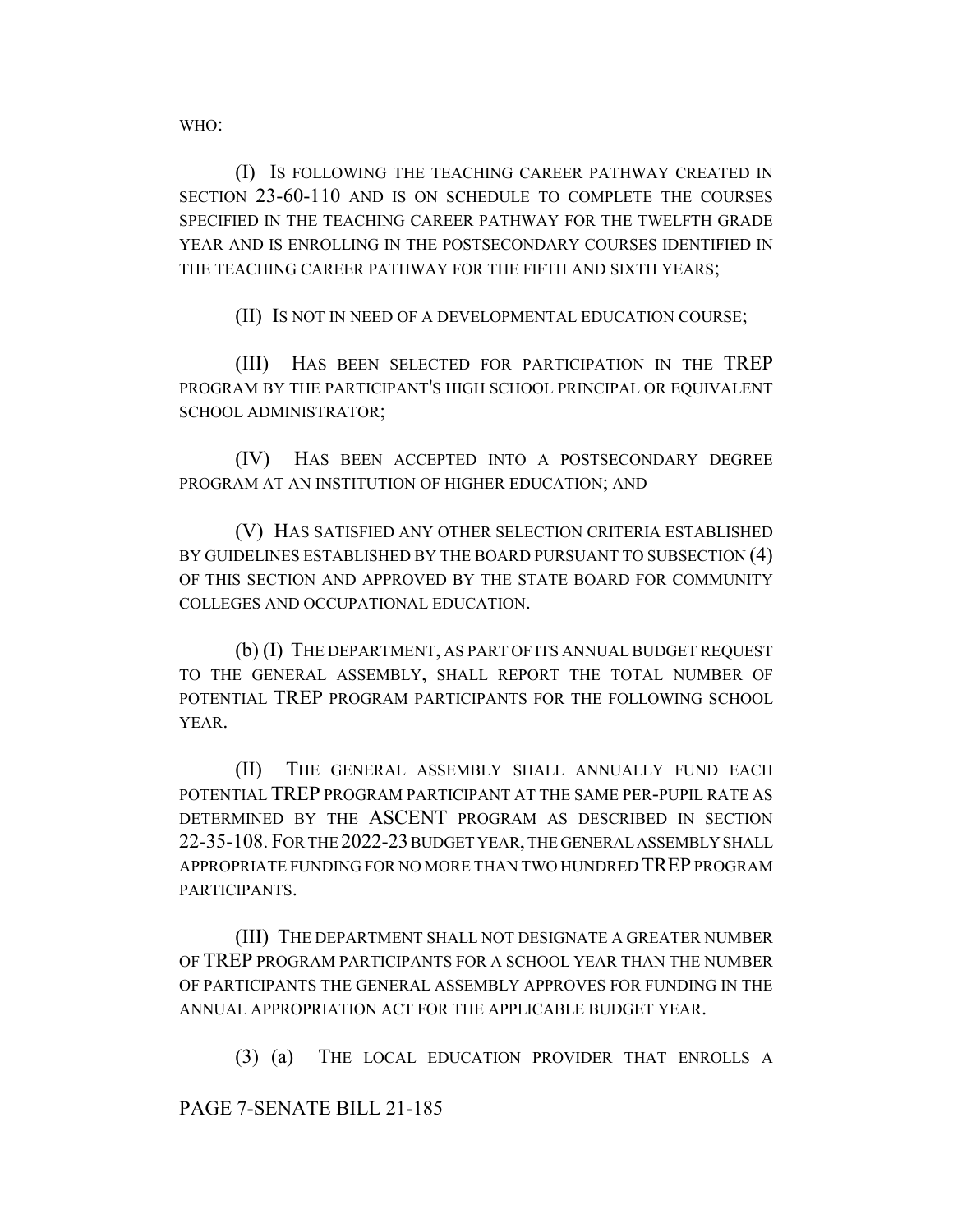QUALIFIED STUDENT WHO IS DESIGNATED BY THE DEPARTMENT AS A TREP PROGRAM PARTICIPANT MAY INCLUDE THE STUDENT IN THE SCHOOL DISTRICT'S FUNDED PUPIL COUNT, OR, IN THE CASE OF A STUDENT ENROLLED IN AN INSTITUTE CHARTER SCHOOL, IN THE FUNDED PUPIL COUNT OF THE INSTITUTE CHARTER SCHOOL'S ACCOUNTING DISTRICT, AS PROVIDED IN SECTION 22-54-103 (7).

(b) A LOCAL EDUCATION PROVIDER THAT RECEIVES EXTENDED HIGH SCHOOL FUNDING, AS DESCRIBED IN SECTION 22-54-104 (4.7), IN A BUDGET YEAR FOR PROGRAM PARTICIPANTS MAY EXPEND THE FUNDING ON BEHALF OF TREP PROGRAM PARTICIPANTS WHO ENROLL IN AN INSTITUTION OF HIGHER EDUCATION DURING THAT BUDGET YEAR AND ON BEHALF OF THE TREP PROGRAM PARTICIPANTS WHO, BY MAY 1 OF THAT BUDGET YEAR, ARE ADMITTED TO AN INSTITUTION OF HIGHER EDUCATION TO PARTICIPATE IN THE TREP PROGRAM DURING THE NEXT BUDGET YEAR.

(c) THE LOCAL EDUCATION PROVIDER SHALL CERTIFY TO THE DEPARTMENT BY MAY 10 OF EACH YEAR THE LIST OF TREP PROGRAM PARTICIPANTS WHO ARE ADMITTED TO AN INSTITUTION OF HIGHER EDUCATION TO PARTICIPATE IN THE TREP PROGRAM DURING THE NEXT BUDGET YEAR. AT THE END OF THE BUDGET YEAR IN WHICH THE LOCAL EDUCATION PROVIDER RECEIVES THE EXTENDED HIGH SCHOOL FUNDING FOR TREP PROGRAM PARTICIPANTS, THE LOCAL EDUCATION PROVIDER SHALL REMIT TO THE DEPARTMENT ANY REMAINING AMOUNT OF THE FUNDING THAT THE LOCAL EDUCATION PROVIDER IS NOT USING FOR A TREP PROGRAM PARTICIPANT WHO IS INCLUDED ON THE CERTIFIED LIST.

(4) THE BOARD SHALL ESTABLISH GUIDELINES FOR THE ADMINISTRATION OF THE TREP PROGRAM THAT ARE APPROVED BY THE STATE BOARD FOR COMMUNITY COLLEGES AND OCCUPATIONAL EDUCATION, INCLUDING BUT NOT LIMITED TO SELECTION CRITERIA THAT THE DEPARTMENT MAY USE PURSUANT TO SUBSECTION  $(2)(a)(V)$  of this SECTION TO DESIGNATE QUALIFIED STUDENTS AS TREP PROGRAM PARTICIPANTS.

(5) FOR PURPOSES OF PART 5 OF ARTICLE 11 OF THIS TITLE 22 CONCERNING SCHOOL ACCOUNTABILITY REPORTS, THE DEPARTMENT SHALL INCLUDE TREP PROGRAM PARTICIPANTS IN THE REPORTING REQUIREMENTS, REGARDLESS OF WHETHER A TREP PROGRAM PARTICIPANT HAS COMPLETED THE GRADUATION REQUIREMENTS.

## PAGE 8-SENATE BILL 21-185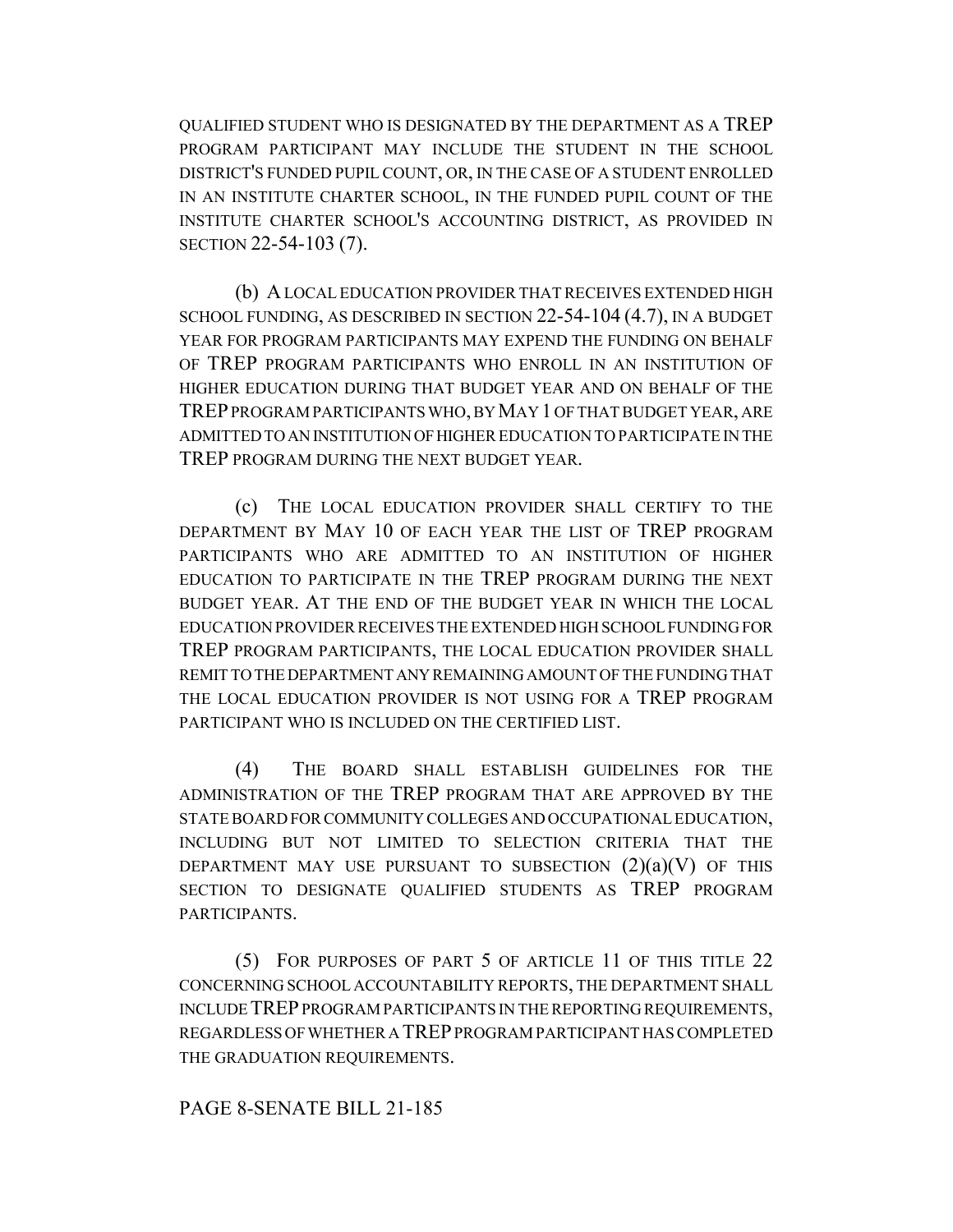(6) FOR PURPOSES OF APPLYING THE PROVISIONS OF ARTICLE 11 OF THIS TITLE 22 CONCERNING SCHOOL ACCOUNTABILITY AND REPORTING GRADUATION RATES, A QUALIFIED STUDENT WHO IS A TREP PROGRAM PARTICIPANT MUST BE COUNTED IN THE ENROLLING SCHOOL DISTRICT'S OR INSTITUTE CHARTER SCHOOL'S GRADUATION RATE IN THE SCHOOL YEAR IN WHICH THE STUDENT COMPLETES THE SCHOOL DISTRICT'S OR INSTITUTE CHARTER SCHOOL'S MINIMUM HIGH SCHOOL GRADUATION REQUIREMENTS. THE STATE BOARD OF EDUCATION SHALL PROMULGATE RULES FOR SCHOOLS AND SCHOOL DISTRICTS TO FOLLOW IN SATISFYING STATE AND FEDERAL REPORTING REQUIREMENTS CONCERNING THE ENROLLMENT STATUS OF TREP PROGRAM PARTICIPANTS. TO THE EXTENT PRACTICABLE, THE RULES MUST ENSURE THAT SCHOOLS AND SCHOOL DISTRICTS ARE NOT ADVERSELY AFFECTED IN CALCULATING AND REPORTING THE COMPLETION OF HIGH SCHOOL GRADUATION REQUIREMENTS BY QUALIFIED STUDENTS WHO HAVE BEEN DESIGNATED BY THE DEPARTMENT AS TREP PROGRAM PARTICIPANTS. THE RULES MUST INCLUDE, AT A MINIMUM, REPORTING REQUIREMENTS RELATED TO:

(a) THE PROVISIONS OF ARTICLE 7 OF THIS TITLE 22 CONCERNING EDUCATIONAL ACCOUNTABILITY; AND

(b) THE PROVISIONS OF ARTICLE 11 OF THIS TITLE 22 CONCERNING EDUCATIONAL ACCREDITATION.

(7) ON OR BEFORE JULY 1, 2031, THE DEPARTMENT SHALL PREPARE AND SUBMIT TO THE EDUCATION COMMITTEES OF THE SENATE AND HOUSE OF REPRESENTATIVES, OR ANY SUCCESSOR COMMITTEES, A REPORT, BASED ON THE COMPILED ANNUAL REPORTS DESCRIBED IN SECTION 22-35-112, CONCERNING THE OUTCOMES ACHIEVED BY THE TREP PROGRAM AND THE EFFECTIVENESS OF THE TREP PROGRAM IN MEETING THE OBJECTIVES DESCRIBED IN SECTION 22-35-108.5 (1). BASED ON THE OUTCOMES ACHIEVED AND THE EVALUATION OF EFFECTIVENESS, THE DEPARTMENT SHALL INCLUDE IN THE REPORT A RECOMMENDATION AS TO WHETHER THE TREP PROGRAM SHOULD BE CONTINUED, AMENDED, OR REPEALED.

**SECTION 6.** In Colorado Revised Statutes, **add** part 2 to article 60.3 of title 22 as follows: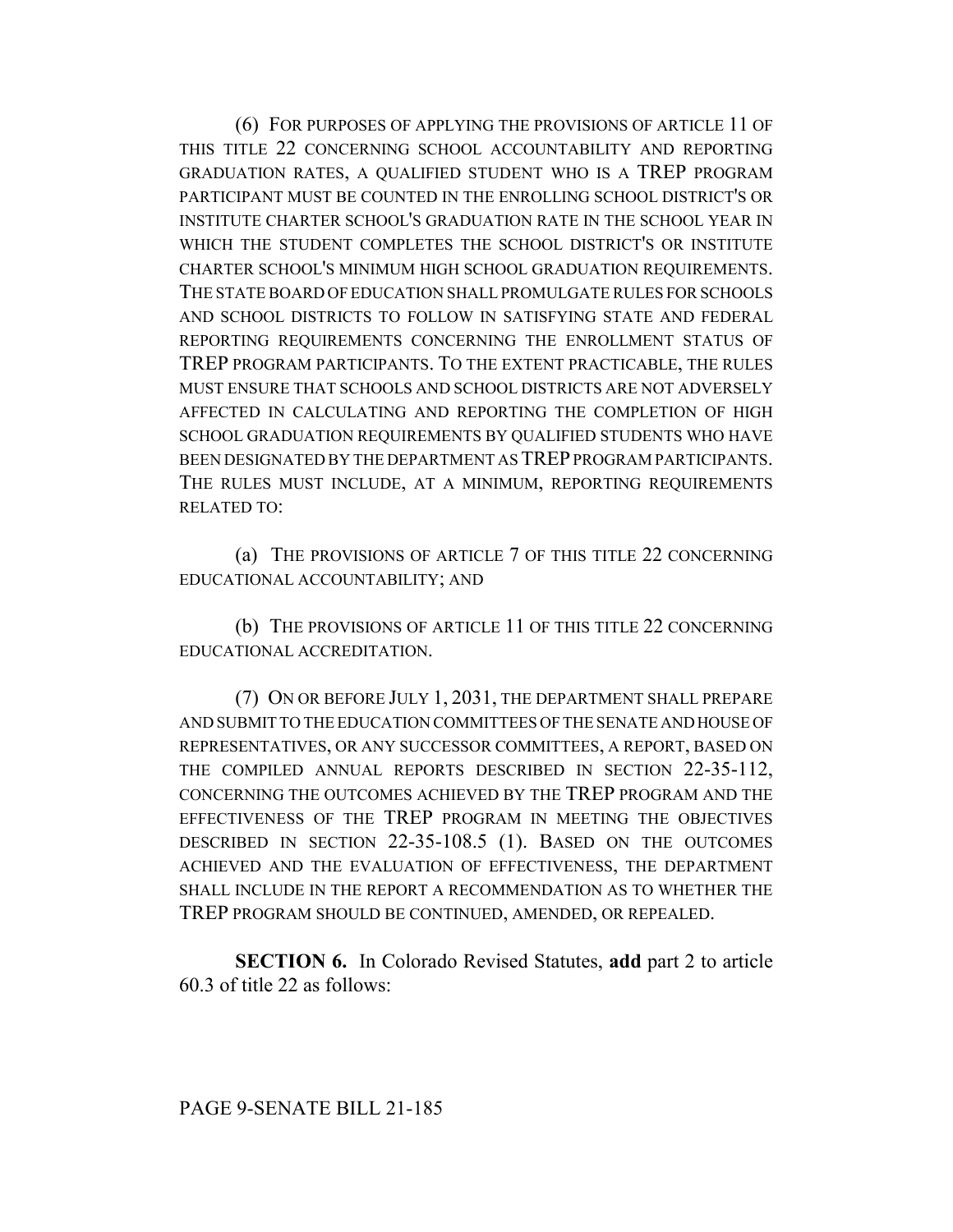# PART<sub>2</sub> EDUCATOR RECRUITMENT AND RETENTION PROGRAM

**22-60.3-201. Definitions.** AS USED IN THIS PART 2, UNLESS THE CONTEXT OTHERWISE REQUIRES:

(1) "DEPARTMENT" MEANS THE DEPARTMENT OF EDUCATION CREATED AND EXISTING PURSUANT TO SECTION 24-1-115.

(2) "EDUCATOR PREPARATION PROGRAM" MEANS AN APPROVED PROGRAM OF PREPARATION, AS DEFINED IN SECTION 22-60.5-102 (8), OR AN ALTERNATIVE TEACHER PROGRAM, AS DEFINED IN SECTION 22-60.5-102 (5), OR OTHER ORGANIZATION THAT PROVIDES EDUCATOR PREPARATION FOR A QUALIFIED PROGRAM PARTICIPANT AND IS APPROVED BY THE DEPARTMENT.

(3) "EDUCATOR RECRUITMENT AND RETENTION PROGRAM" OR "PROGRAM" MEANS THE EDUCATOR RECRUITMENT AND RETENTION PROGRAM CREATED IN SECTION 22-60.3-202.

(4) "LOCAL EDUCATION PROVIDER" MEANS A SCHOOL DISTRICT, A CHARTER SCHOOL AUTHORIZED BY A SCHOOL DISTRICT PURSUANT TO PART 1 OF ARTICLE 30.5 OF THIS TITLE 22, A CHARTER SCHOOL AUTHORIZED BY THE STATE CHARTER SCHOOL INSTITUTE PURSUANT TO PART 5 OF ARTICLE 30.5 OF THIS TITLE 22, OR A BOARD OF COOPERATIVE SERVICES CREATED AND OPERATING PURSUANT TO ARTICLE 5 OF THIS TITLE 22 THAT OPERATES ONE OR MORE PUBLIC SCHOOLS.

(5) "MEMBER OF THE ARMED FORCES" MEANS A MEMBER OF THE ARMY, AIR FORCE, NAVY, MARINE CORPS, COAST GUARD, SPACE FORCE, OR ANY OF THE ARMED FORCES' ACTIVE RESERVE COMPONENTS, OR OF THE NATIONAL GUARD.

(6) "QUALIFIED PROGRAM PARTICIPANT" MEANS AN INDIVIDUAL WHO MEETS THE PROGRAM CRITERIA AND IS EITHER A MEMBER OF THE ARMED FORCES OR A NONMILITARY-AFFILIATED EDUCATOR CANDIDATE.

(7) "RURAL SCHOOL DISTRICT" MEANS A SCHOOL DISTRICT IN COLORADO THAT THE DEPARTMENT OF EDUCATION DETERMINES IS RURAL, BASED ON THE GEOGRAPHIC SIZE OF THE SCHOOL DISTRICT AND THE

## PAGE 10-SENATE BILL 21-185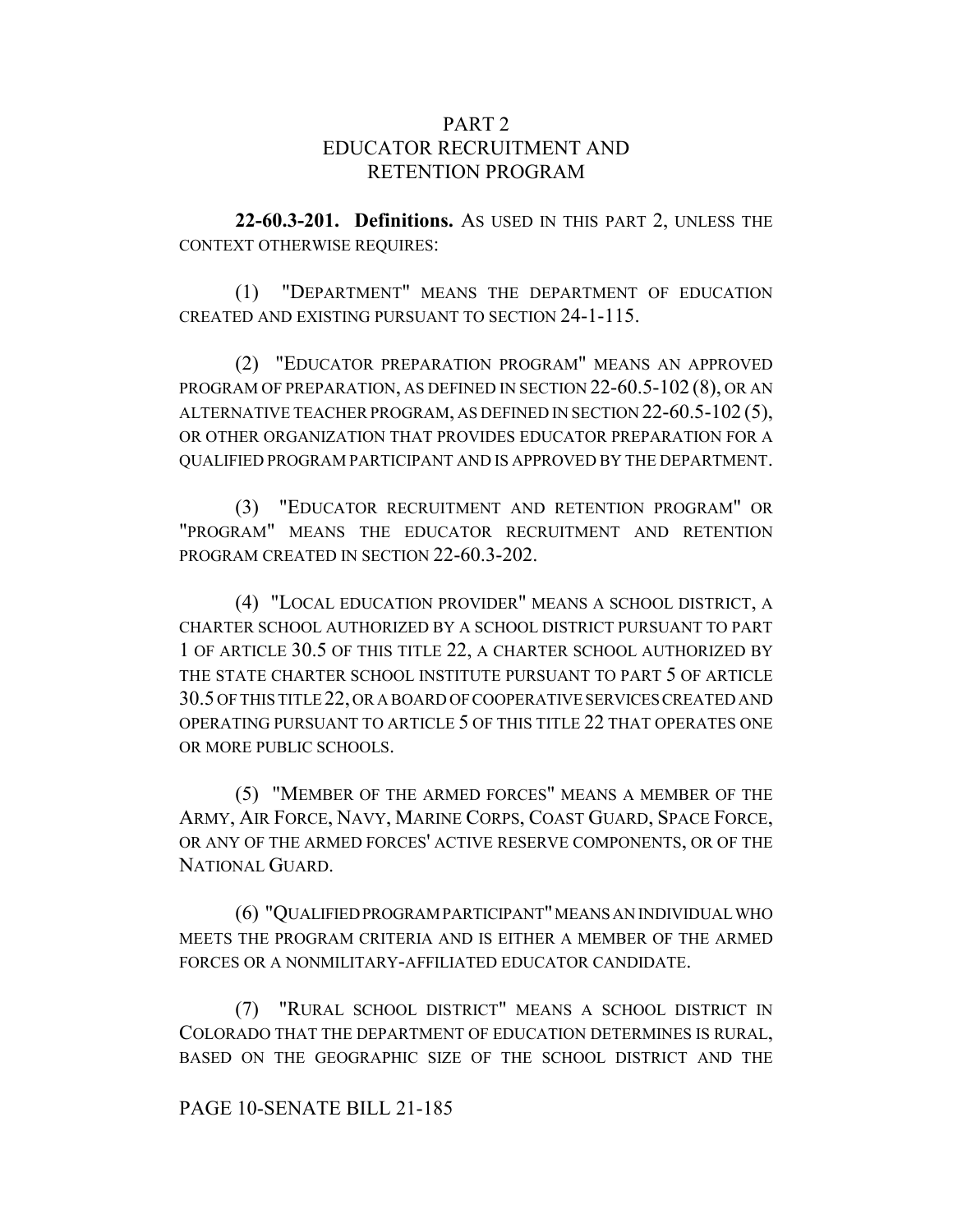DISTANCE OF THE SCHOOL DISTRICT FROM THE NEAREST LARGE, URBANIZED AREA, AND THE TOTAL STUDENT ENROLLMENT IS SIX THOUSAND FIVE HUNDRED STUDENTS OR FEWER STUDENTS.

(8) "SEPARATION" MEANS HONORABLE DISCHARGE, RELEASE FROM ACTIVE DUTY, RELEASE FROM CUSTODY AND CONTROL OF THE ARMED FORCES, OR A SIMILAR CHANGE IN ACTIVE OR RESERVE STATUS.

(9) "SMALL RURAL SCHOOL DISTRICT" MEANS A SCHOOL DISTRICT IN COLORADO THAT THE DEPARTMENT DETERMINES IS RURAL, BASED ON THE GEOGRAPHIC SIZE OF THE SCHOOL DISTRICT AND THE DISTANCE OF THE SCHOOL DISTRICT FROM THE NEAREST LARGE, URBANIZED AREA, AND THAT ENROLLS FEWER THAN ONE THOUSAND STUDENTS IN PRE-KINDERGARTEN THROUGH TWELFTH GRADE.

(10) "STATE BOARD" MEANS THE STATE BOARD OF EDUCATION CREATED AND EXISTING PURSUANT TO SECTION 1 OF ARTICLE IX OF THE STATE CONSTITUTION.

**22-60.3-202. Educator recruitment and retention program created - rules.** (1) THERE IS CREATED IN THE DEPARTMENT THE EDUCATOR RECRUITMENT AND RETENTION PROGRAM. THE PURPOSE OF THE PROGRAM IS TO PROVIDE SUPPORT TO MEMBERS OF THE ARMED FORCES, NONMILITARY-AFFILIATED EDUCATOR CANDIDATES, AND LOCAL EDUCATION PROVIDERS TO RECRUIT, SELECT, TRAIN, AND RETAIN HIGHLY QUALIFIED EDUCATORS ACROSS THE STATE.

(2) THE PROGRAM IS DESIGNED TO ACCOMPLISH THE FOLLOWING GOALS:

(a) SUPPORT THE TRANSITION OF MEMBERS OF THE ARMED FORCES INTO A SECOND CAREER TO SERVE AS EDUCATORS ACROSS THE STATE;

(b) SUPPORT NONMILITARY-AFFILIATED EDUCATOR CANDIDATES PREPARING TO SERVE AS EDUCATORS ACROSS THE STATE;

(c) MATCH MEMBERS OF THE ARMED FORCES AND NONMILITARY-AFFILIATED EDUCATOR CANDIDATES WITH ELIGIBLE AND HIGH-NEED SCHOOLS, INCLUDING THOSE IN RURAL SCHOOL DISTRICTS; AND

PAGE 11-SENATE BILL 21-185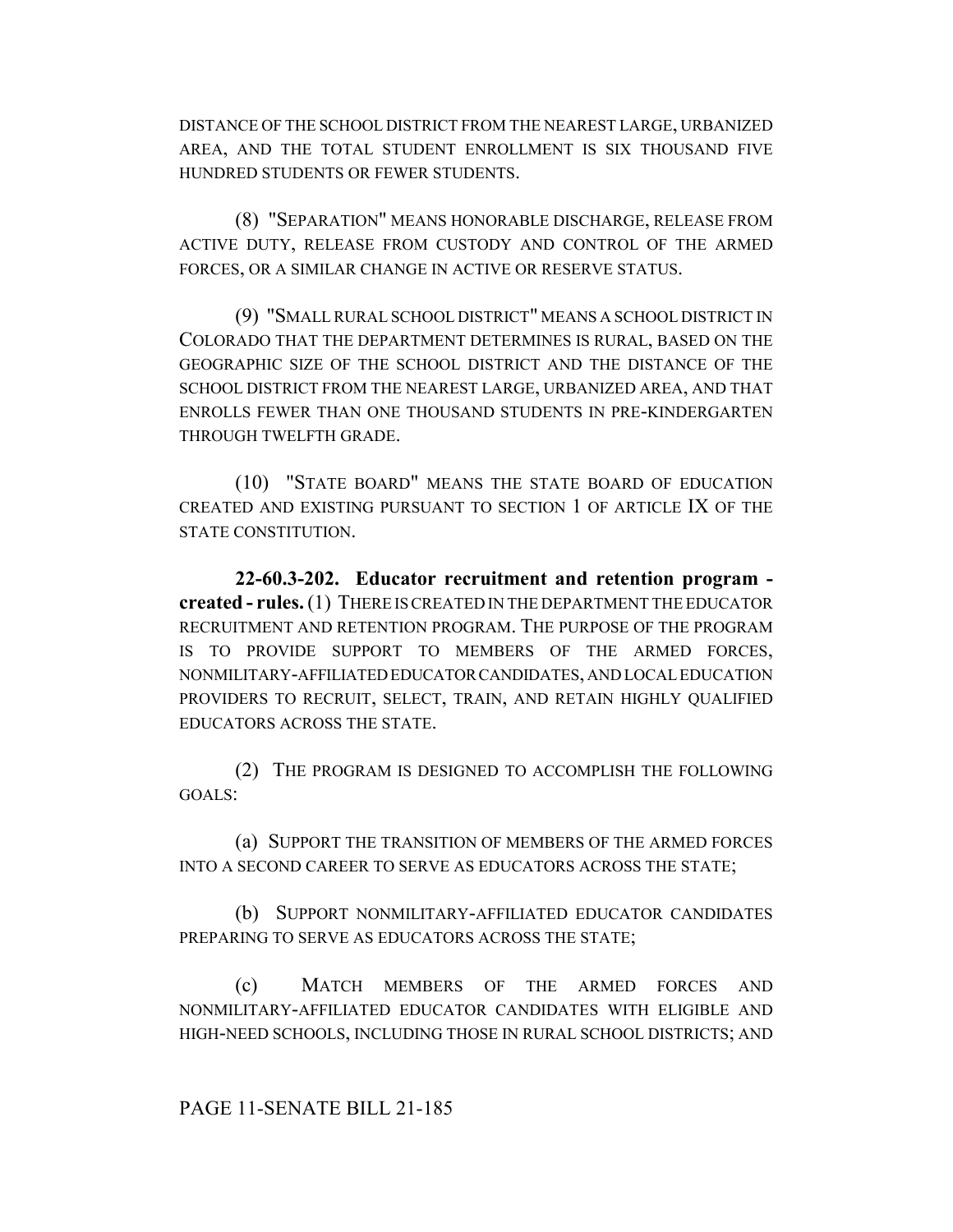(d) FILL TEACHING POSITIONS IN SUBJECT AREAS AFFECTED BY THE EDUCATOR WORKFORCE SHORTAGE.

(3) IN IMPLEMENTING THE PROGRAM, THE DEPARTMENT SHALL PROVIDE TO LOCAL EDUCATION PROVIDERS INFORMATION CONCERNING THE OUTCOMES OF THE PROGRAM, THE EFFECTIVENESS OF THE METHODS AND STRATEGIES IMPLEMENTED, BEST PRACTICES AND CRITICAL COMPONENTS IDENTIFIED TO SUPPORT THE PROGRAM, AND HOW THESE STRATEGIES, PRACTICES, AND COMPONENTS INFORM THE DESIGN AND IMPLEMENTATION OF THE PROGRAM. THE DEPARTMENT SHALL PROVIDE THE INFORMATION USING ELECTRONIC METHODS, WHICH MAY INCLUDE POSTING INFORMATION TO THE DEPARTMENT'S WEBSITE, E-MAILING INFORMATION, HOSTING ELECTRONIC CONVERSATIONS AMONG LOCAL EDUCATION PROVIDERS, AND PROVIDING PROGRAMMING VIA THE INTERNET.

(4) THE DEPARTMENT SHALL ANNUALLY COLLECT DATA FROM THE QUALIFIED PROGRAM PARTICIPANTS AND EMPLOYING LOCAL EDUCATION PROVIDERS CONCERNING THE EFFECTIVENESS OF THE PROGRAM.

(5) THE STATE BOARD MAY PROMULGATE RULES PURSUANT TO THE "STATE ADMINISTRATIVE PROCEDURE ACT", ARTICLE 4 OF TITLE 24, AS NECESSARY TO IMPLEMENT THE PROGRAM.

**22-60.3-203. Programs and services.** (1) THE DEPARTMENT SHALL MAKE THE FOLLOWING SERVICES AVAILABLE THROUGH THE PROGRAM TO LOCAL EDUCATION PROVIDERS AND PROGRAM PARTICIPANTS UPON REQUEST:

(a) EDUCATOR RECRUITMENT SUPPORT THROUGH ONE-ON-ONE COUNSELING;

(b) EDUCATOR RECRUITMENT THROUGH CAREER AND TEACHER JOB FAIRS;

(c) SUBSTITUTE TEACHER BOOT CAMPS FOR NEWLY AUTHORIZED SUBSTITUTE TEACHERS AND THE EMPLOYING LOCAL EDUCATION PROVIDER;

(d) JOB PLACEMENT PLATFORMS FOR EDUCATORS AND HIRING LOCAL EDUCATION PROVIDERS;

(e) INDIVIDUAL CANDIDATE COACHING FOR JOB PLACEMENT

PAGE 12-SENATE BILL 21-185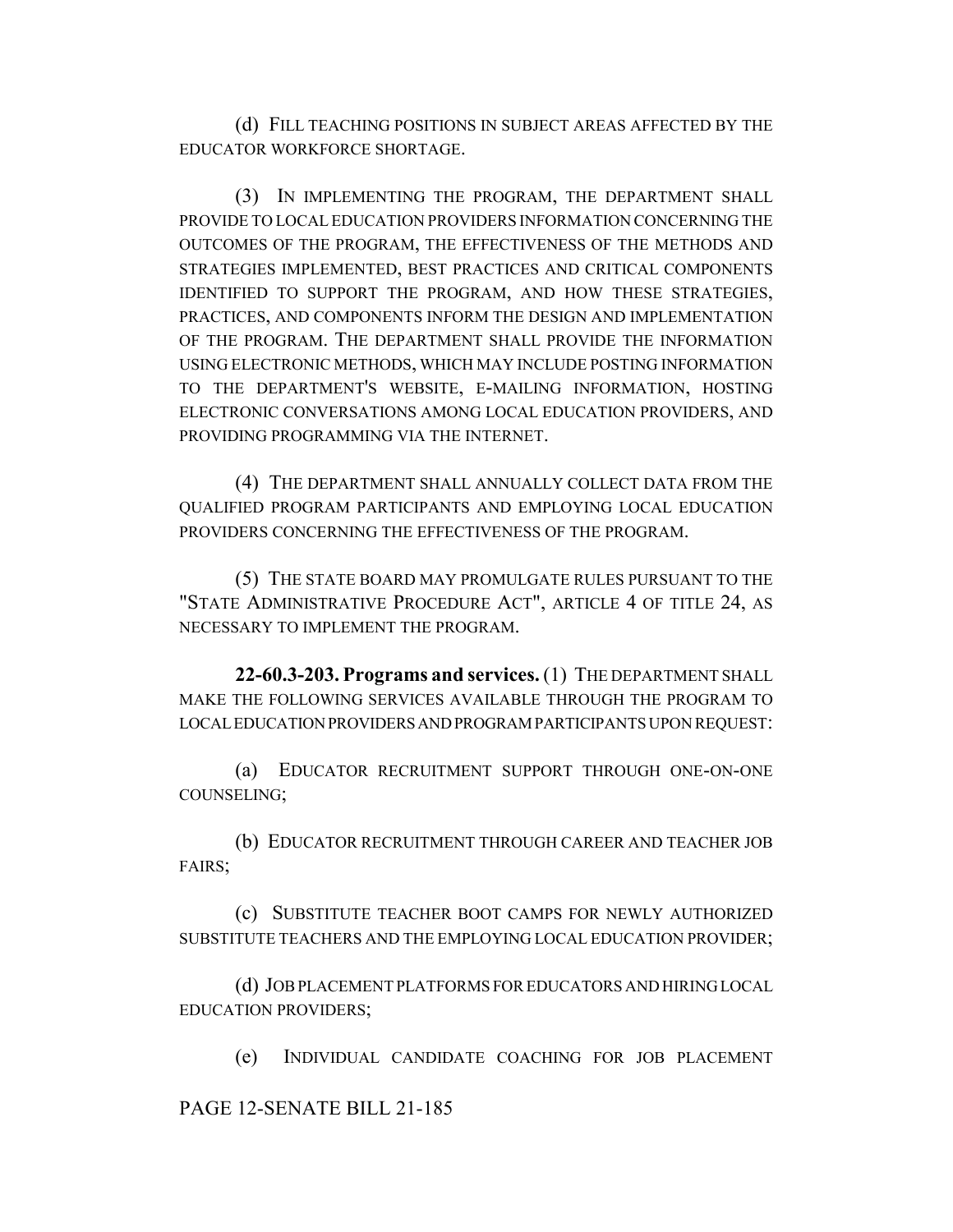(f) PROFESSIONAL DEVELOPMENT THROUGH THE FIRST THREE YEARS OF SERVICE AS AN EDUCATOR; AND

(g) RETENTION COUNSELING SERVICES FOR INDIVIDUAL LOCAL EDUCATION PROVIDERS.

**22-60.3-204. Program eligibility - financial assistance - funding.** (1) (a) A MEMBER OF THE ARMED FORCES WHO SEEKS TO RECEIVE FINANCIAL ASSISTANCE THROUGH THE PROGRAM MUST SUBMIT A PROGRAM APPLICATION WITHIN THREE YEARS AFTER RETIREMENT OR SEPARATION FROM THE MILITARY. IF A PROGRAM APPLICATION IS NOT SUBMITTED WITHIN THREE YEARS AFTER RETIREMENT OR SEPARATION, A MEMBER OF THE ARMED FORCES IS NOT ELIGIBLE FOR FINANCIAL ASSISTANCE THROUGH THE PROGRAM, BUT IS ELIGIBLE TO RECEIVE COUNSELING AND REFERRAL SERVICES.

(b) AS A CONDITION OF RECEIVING FINANCIAL ASSISTANCE THROUGH THE PROGRAM, AN APPLICANT MUST AGREE TO TEACH FOR A PERIOD OF THREE YEARS IN A RURAL OR SMALL RURAL SCHOOL DISTRICT.

IF AN APPLICANT DOES NOT FULFILL THE SERVICE CONDITION OF THE PROGRAM, THE APPLICANT SHALL REPAY THE AWARDED FINANCIAL ASSISTANCE TO THE DEPARTMENT IN ACCORDANCE WITH THE RULES PROMULGATED BY THE STATE BOARD.

(c) A MEMBER OF THE ARMED FORCES OR A NONMILITARY-AFFILIATED EDUCATOR CANDIDATE MAY APPLY TO THE PROGRAM TO RECEIVE FINANCIAL ASSISTANCE OF UP TO TEN THOUSAND DOLLARS FOR THE TUITION COST OF AN EDUCATOR PREPARATION PROGRAM IN WHICH THE APPLICANT IS ENROLLED. AN APPLICANT MUST APPLY TO THE DEPARTMENT IN ACCORDANCE WITH THE RULES PROMULGATED BY THE STATE BOARD.

(2) THE DEPARTMENT SHALL REVIEW EACH APPLICATION RECEIVED AND DETERMINE WHETHER THE APPLICANT MEETS THE FOLLOWING CRITERIA FOR PARTICIPATION IN THE PROGRAM:

(a) IF THE APPLICANT IS A MEMBER OF THE ARMED FORCES, THE APPLICANT HAS AN HONORABLE DISCHARGE STATUS OR IS CURRENTLY

# PAGE 13-SENATE BILL 21-185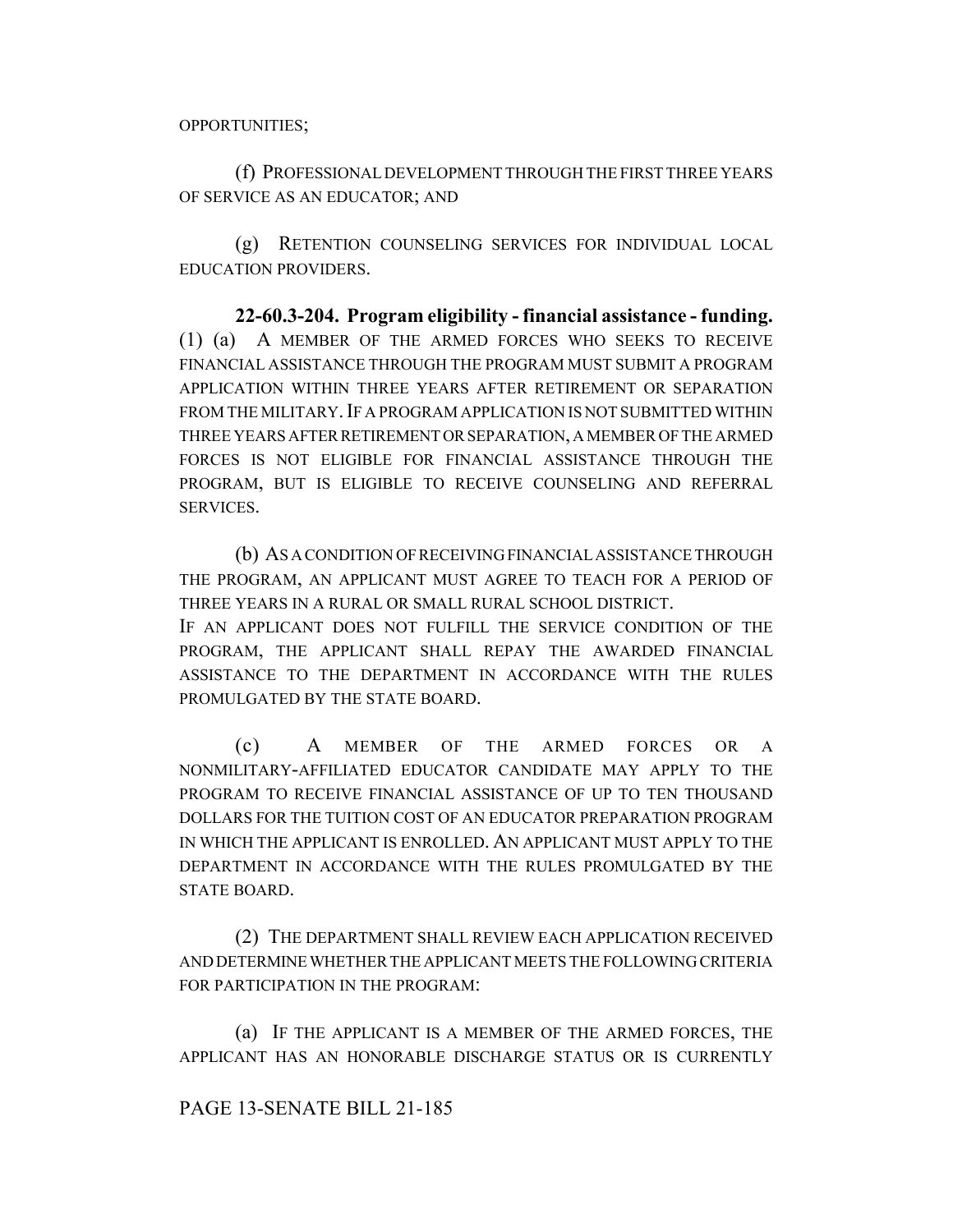SERVING IN ONE OF THE ARMED FORCES;

(b) (I) THE APPLICANT HAS A BACCALAUREATE OR ADVANCED DEGREE FROM AN ACCREDITED INSTITUTION OF HIGHER EDUCATION AT THE TIME OF APPLICATION; OR

(II) THE APPLICANT IS CURRENTLY EMPLOYED AS A PARAPROFESSIONAL, AS DEFINED IN SECTION 22-60.3-102, IN A SCHOOL DISTRICT, CHARTER SCHOOL, OR BOARD OF COOPERATIVE SERVICES AND IS WORKING TOWARD A BACCALAUREATE DEGREE AS REQUIRED TO PURSUE A PROFESSIONAL TEACHING LICENSE; OR

(c) (I) THE APPLICANT MEETS STATE CAREER AND TECHNICAL EDUCATION REQUIREMENTS; OR

(II) HAS THE EQUIVALENT OF EIGHTEEN SEMESTER HOURS OF POSTSECONDARY ENROLLMENT AND SIX YEARS OF MILITARY EXPERIENCE IN A CAREER OR TECHNICAL FIELD.

(3) SUBJECT TO AVAILABLE APPROPRIATIONS, THE DEPARTMENT SHALL PROVIDE ONE-TIME FINANCIAL ASSISTANCE OF UP TO TEN THOUSAND DOLLARS PAID FROM THE AMOUNT APPROPRIATED FOR THE PROGRAM TO A QUALIFIED PROGRAM PARTICIPANT FOR THE TUITION COST OF THE EDUCATOR PREPARATION PROGRAM IN WHICH THE QUALIFIED PROGRAM PARTICIPANT IS ENROLLED. THE DEPARTMENT SHALL DISTRIBUTE THE FINANCIAL ASSISTANCE FOR A QUALIFIED PROGRAM PARTICIPANT TO THE EDUCATOR PREPARATION PROGRAM IN WHICH THE QUALIFIED PROGRAM PARTICIPANT IS ENROLLED.

(4) THE GENERAL ASSEMBLY SHALL ANNUALLY APPROPRIATE MONEY TO FUND THE PROGRAM, INCLUDING AN AMOUNT FOR THE DIRECT AND INDIRECT COSTS INCURRED BY THE DEPARTMENT IN IMPLEMENTING THE PROGRAM.

**22-60.3-205. Reports.** (1) THE DEPARTMENT, AS PART OF ITS ANNUAL BUDGET REQUEST, SHALL PREPARE AN ANNUAL PROGRESS REPORT ON IMPLEMENTING THE PROGRAM. AT A MINIMUM, THE REPORT MUST INCLUDE FOR THE IMMEDIATELY PRECEDING BUDGET YEAR:

(a) THE NUMBER OF INDIVIDUALS REACHED THROUGH PROGRAM

PAGE 14-SENATE BILL 21-185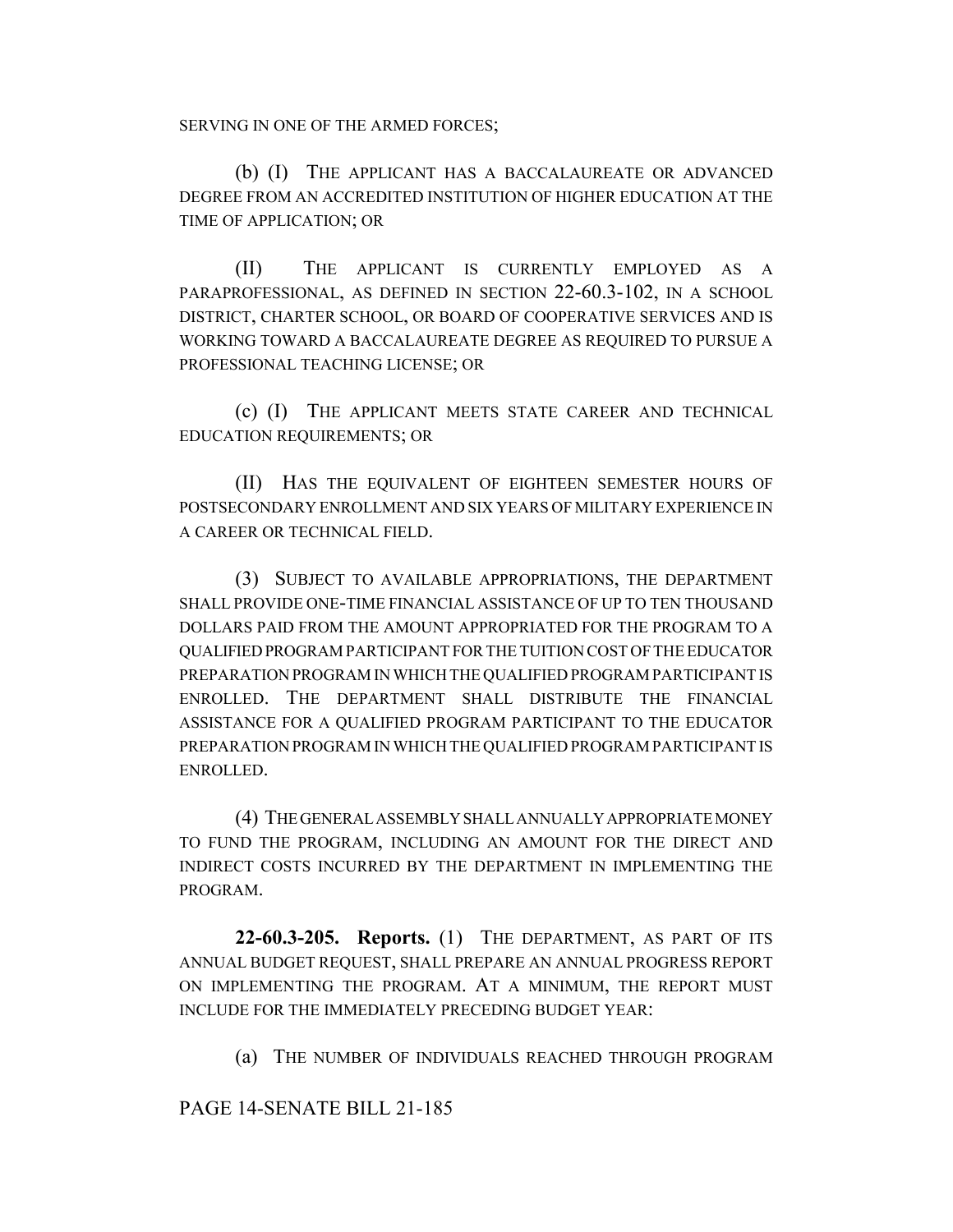#### COMMUNICATIONS;

(b) THE TOTAL NUMBER OF APPLICANTS;

(c) THE TOTAL NUMBER OF QUALIFIED PROGRAM PARTICIPANTS;

(d) THE TOTAL AMOUNT OF FINANCIAL ASSISTANCE DISTRIBUTED;

(e) THE NUMBER OF EDUCATOR LICENSURE CERTIFICATES AWARDED THROUGH THE PROGRAM CREATED IN SECTION 22-60.3-202;

(f) THE COMPLETION RATE FOR PARTICIPATING EDUCATOR PREPARATION PROGRAMS;

(g) A SUMMARY OF DATA COLLECTED FROM THE QUALIFIED PROGRAM PARTICIPANTS AND EMPLOYING LOCAL EDUCATION PROVIDERS CONCERNING THE EFFECTIVENESS OF THE PROGRAM; AND

(h) RECOMMENDATIONS, IF ANY, FOR LEGISLATIVE OR REGULATORY CHANGES TO FACILITATE THE EFFECTIVE IMPLEMENTATION OF THE PROGRAM.

(2) THE DEPARTMENT SHALL SUBMIT THE REPORT TO THE STATE BOARD OF EDUCATION, THE GOVERNOR, AND THE EDUCATION COMMITTEES OF THE HOUSE OF REPRESENTATIVES AND THE SENATE, OR ANY SUCCESSOR COMMITTEES. THE DEPARTMENT SHALL ALSO POST THE REPORT ON THE DEPARTMENT'S WEBSITE FOR PUBLIC ACCESS. NOTWITHSTANDING THE REQUIREMENT IN SECTION  $24$ -1-136 (11)(a)(I), THE REQUIREMENT TO SUBMIT THE REPORT REQUIRED IN THIS SECTION CONTINUES INDEFINITELY.

(3) ON OR BEFORE JULY 1, 2031, THE DEPARTMENT SHALL PREPARE AND SUBMIT TO THE EDUCATION COMMITTEES OF THE SENATE AND HOUSE OF REPRESENTATIVES, OR ANY SUCCESSOR COMMITTEES, A REPORT, BASED ON THE COMPILED ANNUAL REPORTS DESCRIBED IN SUBSECTION (1) OF THIS SECTION, CONCERNING THE OUTCOMES ACHIEVED BY THE PROGRAM AND THE EFFECTIVENESS OF THE PROGRAM IN MEETING THE GOALS OF THE PROGRAM DESCRIBED IN SECTION 22-60.3-202 (2). BASED ON THE OUTCOMES ACHIEVED AND THE EVALUATION OF EFFECTIVENESS, THE DEPARTMENT SHALL INCLUDE IN THE REPORT A RECOMMENDATION AS TO WHETHER THE PROGRAM SHOULD BE CONTINUED, AMENDED, OR REPEALED.

PAGE 15-SENATE BILL 21-185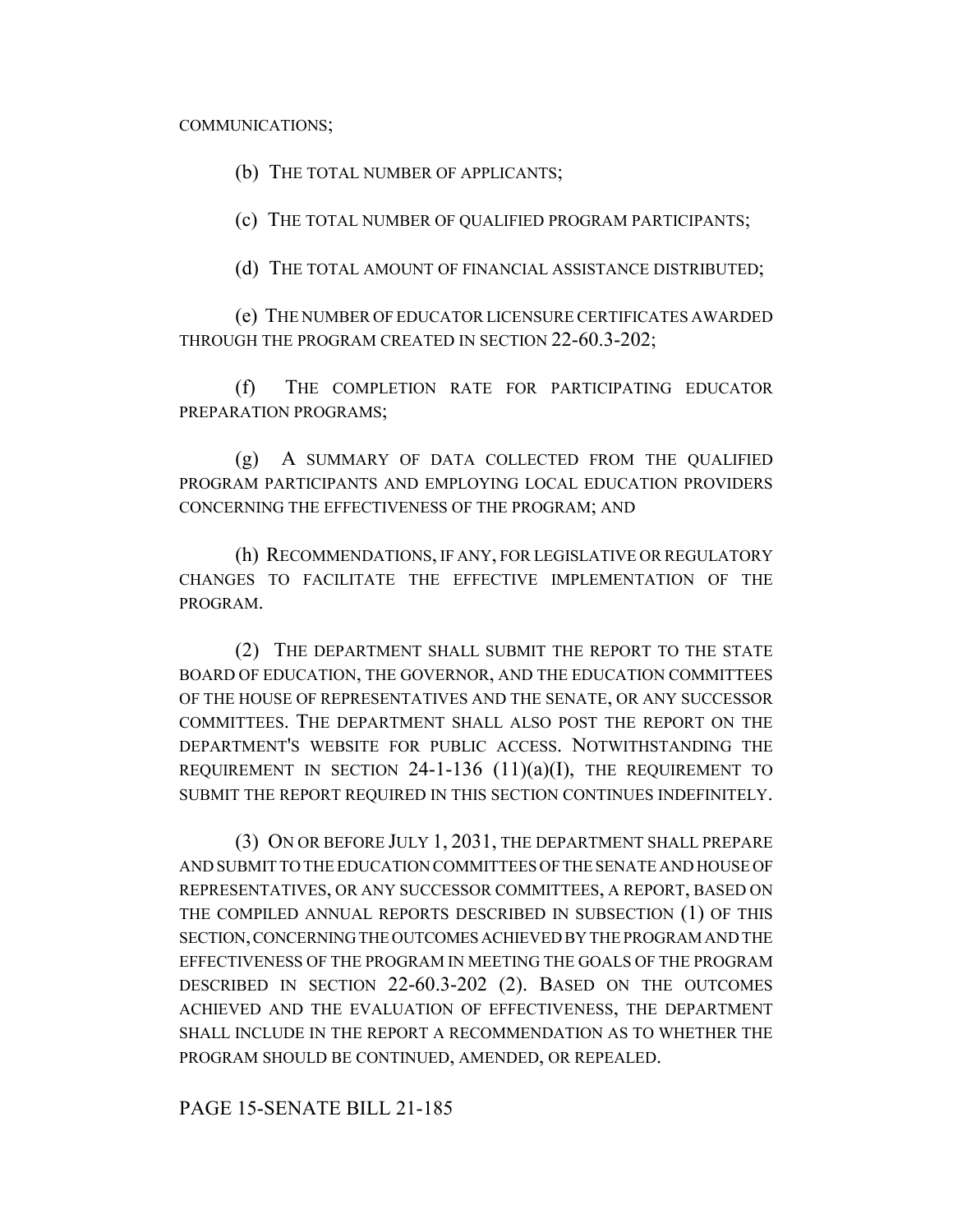**SECTION 7.** In Colorado Revised Statutes, 22-30.5-112.2, **amend**  $(2)(b)$ ; and **add**  $(1)(f)$  as follows:

**22-30.5-112.2. Charter schools - at-risk supplemental aid definitions - legislative declaration - repeal.** (1) As used in this section, unless the context otherwise requires:

(f) "TREP PROGRAM" MEANS THE TEACHER RECRUITMENT EDUCATION AND PREPARATION PROGRAM CREATED IN SECTION 22-35-108.5.

 $(2)$  (b) (I) Each qualifying school district shall MUST receive at-risk supplemental aid if the percentage of at-risk pupils in a district charter school authorized by the qualifying school district prior to July 1, 2004, is less than the percentage of at-risk pupils in the qualifying school district. The amount of the school district's at-risk supplemental aid is equal to the difference between one hundred percent of district per pupil revenues and one hundred percent of adjusted district per pupil revenues for each pupil enrolled in the district charter school, not including online pupils or pupils enrolled in the ASCENT program OR TREP PROGRAM.

(II) Each district charter school in a qualifying school district that was initially authorized prior to July 1, 2004, shall MUST receive at-risk supplemental aid if the percentage of at-risk students in the district charter school exceeds the percentage of at-risk pupils in the qualifying school district. The amount of the district charter school's at-risk supplemental aid is equal to the difference between one hundred percent of adjusted district per pupil revenues and one hundred percent of district per pupil revenues for each pupil enrolled in the district charter school, not including online pupils or pupils enrolled in the ASCENT program OR TREP PROGRAM. A school district shall pass through one hundred percent of a district charter school's at-risk supplemental aid to the district charter school.

(III) Each district charter school in a school district that is not a qualifying district and whose percentage of at-risk pupils exceeds the percentage of at-risk pupils in the chartering school district shall MUST receive at-risk supplemental aid. The amount of the district charter school's at-risk supplemental aid is equal to the difference between one hundred percent of adjusted district per pupil revenues and one hundred percent of district per pupil revenues for each pupil enrolled in the district charter school, not including online pupils or pupils enrolled in the ASCENT

### PAGE 16-SENATE BILL 21-185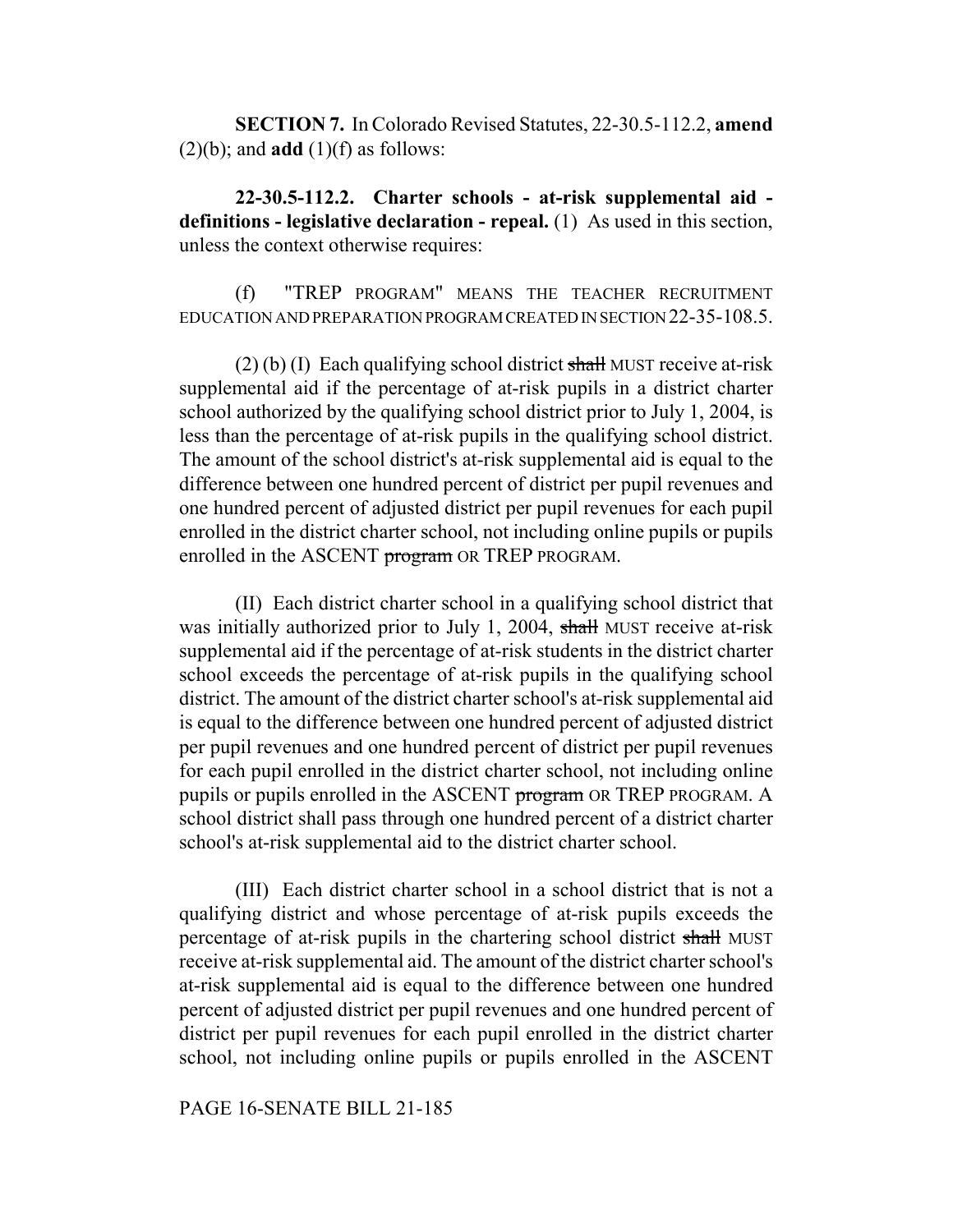program OR TREP PROGRAM. A school district shall pass through one hundred percent of a district charter school's at-risk supplemental aid to the district charter school.

**SECTION 8.** In Colorado Revised Statutes, 22-30.5-513, **amend**  $(4.5)(b)$  as follows:

**22-30.5-513. Institute charter schools - funding - at-risk supplemental aid - legislative declaration - definitions - repeal.** (4.5) (b) The institute charter school's at-risk supplemental aid is equal to one-half of the difference between one hundred percent of the accounting district's per pupil revenues and one hundred percent of the accounting district's adjusted per pupil revenues for each pupil enrolled in the district charter school, not including online pupils or pupils enrolled in the ASCENT **program** OR TREP PROGRAM.

**SECTION 9.** In Colorado Revised Statutes, 22-30.5-525, **amend** (1) as follows:

**22-30.5-525. Individual career and academic plans.** (1) Each institute charter school shall assist each student and his or her parent or legal guardian to develop and maintain the student's individual career and academic plan, referred to in this section as an "ICAP", no later than the beginning of ninth grade but may assist the student and his or her parent or legal guardian to develop and maintain the student's ICAP in any grade prior to ninth grade. In assisting a student and his or her parent or legal guardian in creating and maintaining the ICAP, the institute charter school shall, at a minimum, discuss with the student and parent or legal guardian the various career pathways created pursuant to section SECTIONS 23-60-110 AND 24-46.3-104 and the types of certificates and jobs to which each pathway leads and discuss the skills and educational opportunities available through military enlistment. IN DISCUSSING THE TEACHING CAREER PATHWAY DESCRIBED IN SECTION 23-60-110, EACH INSTITUTE CHARTER SCHOOL IS ENCOURAGED TO PROVIDE TO THE STUDENT INFORMATION CONCERNING THE TREP PROGRAM CREATED IN SECTION 22-35-108.5. In discussing military enlistment with a student and his or her parent, each institute charter school is encouraged to provide to the student information concerning the military enlistment test. Each student's ICAP must comply with the requirements specified in section 22-2-136 and the rules promulgated by the state board of education pursuant to said section.

PAGE 17-SENATE BILL 21-185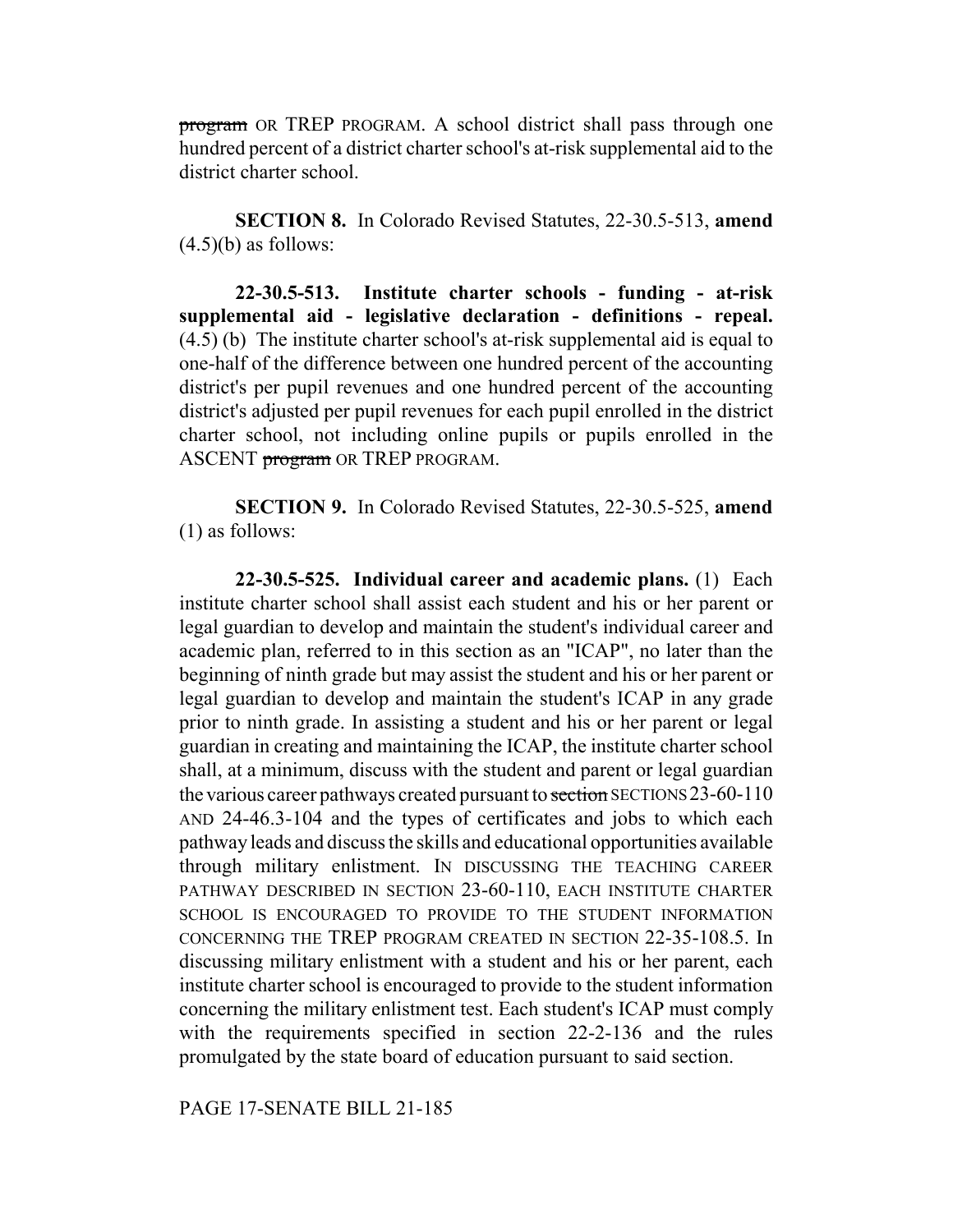**SECTION 10.** In Colorado Revised Statutes, 22-32-109, **amend**  $(1)(oo)(III)(B)$ ; and **add**  $(1)(oo)(III)(B.5)$  as follows:

**22-32-109. Board of education - specific duties - definitions.** (1) In addition to any other duty required to be performed by law, each board of education has the following specific duties:

(oo) (III) At a minimum, each public school shall ensure that, in developing and maintaining each student's ICAP, the counselor or teacher explains to the student's parent or legal guardian, by electronic mail or other written form, and to the student:

(B) The various career pathways created pursuant to section 24-46.3-104 and the types of certificates and jobs to which each pathway leads; and

(B.5) THE TEACHING CAREER PATHWAY CREATED PURSUANT TO SECTION 23-60-110, THE CAREER OPPORTUNITIES TO WHICH THE PATHWAY LEADS, AND INFORMATION CONCERNING PARTICIPATION IN THE TREP PROGRAM CREATED IN SECTION 22-35-108.5; AND

**SECTION 11.** In Colorado Revised Statutes, 22-35-103, **add** (18) as follows:

**22-35-103. Definitions.** As used in this article 35, unless the context otherwise requires:

(18) "TREP PROGRAM" MEANS THE TEACHER RECRUITMENT EDUCATION AND PREPARATION PROGRAM CREATED IN SECTION 22-35-108.5.

**SECTION 12.** In Colorado Revised Statutes, 22-35-104, **amend** (1)(d) introductory portion as follows:

**22-35-104. Enrollment in an institution of higher education cooperative agreement.** (1) (d) Notwithstanding the provisions of subsection (1)(a) of this section, if a qualified student is not a participant in the ASCENT program OR TREP PROGRAM and has not satisfied the minimum requirements for graduation established by his or her local education provider by the end of his or her twelfth-grade year and is therefore retained by the local education provider for additional instruction,

PAGE 18-SENATE BILL 21-185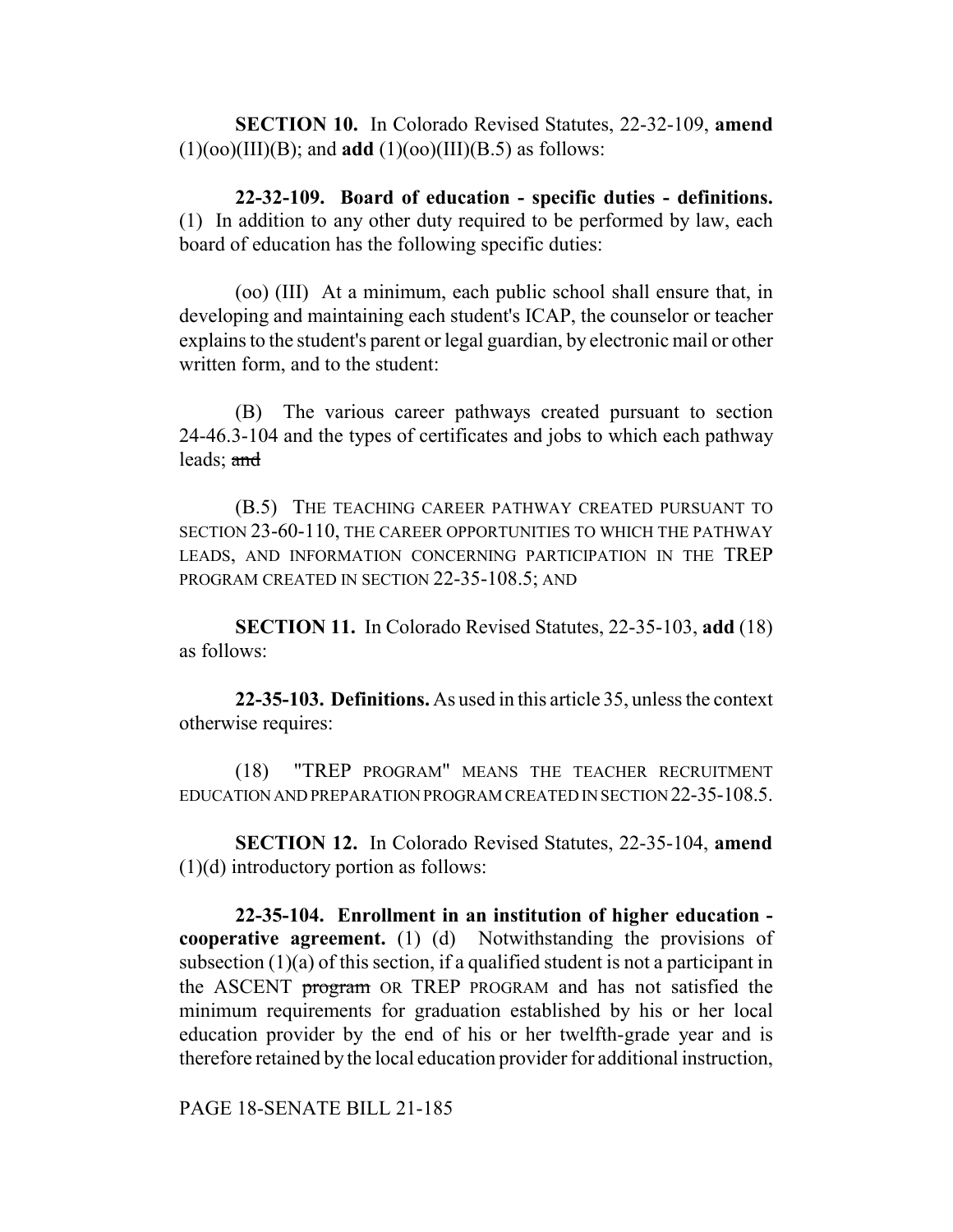the qualified student shall not concurrently enroll in postsecondary courses, including academic or career and technical education courses, which may include course work related to apprenticeship programs or internship programs, that are worth more than a total of nine credit hours, including gateway courses, as defined in section 23-1-113 (11)(b.5), with additional supports through supplemental academic instruction, as defined in section 23-1-113 (11)(e). Furthermore, the qualified student shall not concurrently enroll in more than:

**SECTION 13.** In Colorado Revised Statutes, 22-35-107, **amend**  $(6)(a)$  as follows:

**22-35-107. Concurrent enrollment advisory board - created membership - duties - reports - repeal.** (6) The board shall have the following duties:

(a) Establishing guidelines for the administration of the ASCENT program pursuant to section 22-35-108 (4) AND THE TREP PROGRAM PURSUANT TO SECTION 22-35-108.5 (4);

**SECTION 14.** In Colorado Revised Statutes, 22-35-112, **amend**  $(2)(g)$ ,  $(2)(h)$ , and  $(3)$  as follows:

**22-35-112. Reports.** (2) On or before February 1, 2011, and on or before February 1 each year thereafter through 2016, and on or before April 1, 2017, and on or before April 1 each year thereafter, the department and the department of higher education shall collaborate to prepare and submit to the education committees of the senate and house of representatives, or any successor committees, a report concerning the concurrent enrollment of qualified students in postsecondary courses, including academic courses and career and technical education courses, and courses related to apprenticeship programs and internship programs. The report must include, but need not be limited to:

(g) The total number of qualified students designated by the department as ASCENT OR TREP program participants in the previous school year;

(h) The postsecondary degree and certificate programs in which ASCENT OR TREP program participants were concurrently enrolled in the

PAGE 19-SENATE BILL 21-185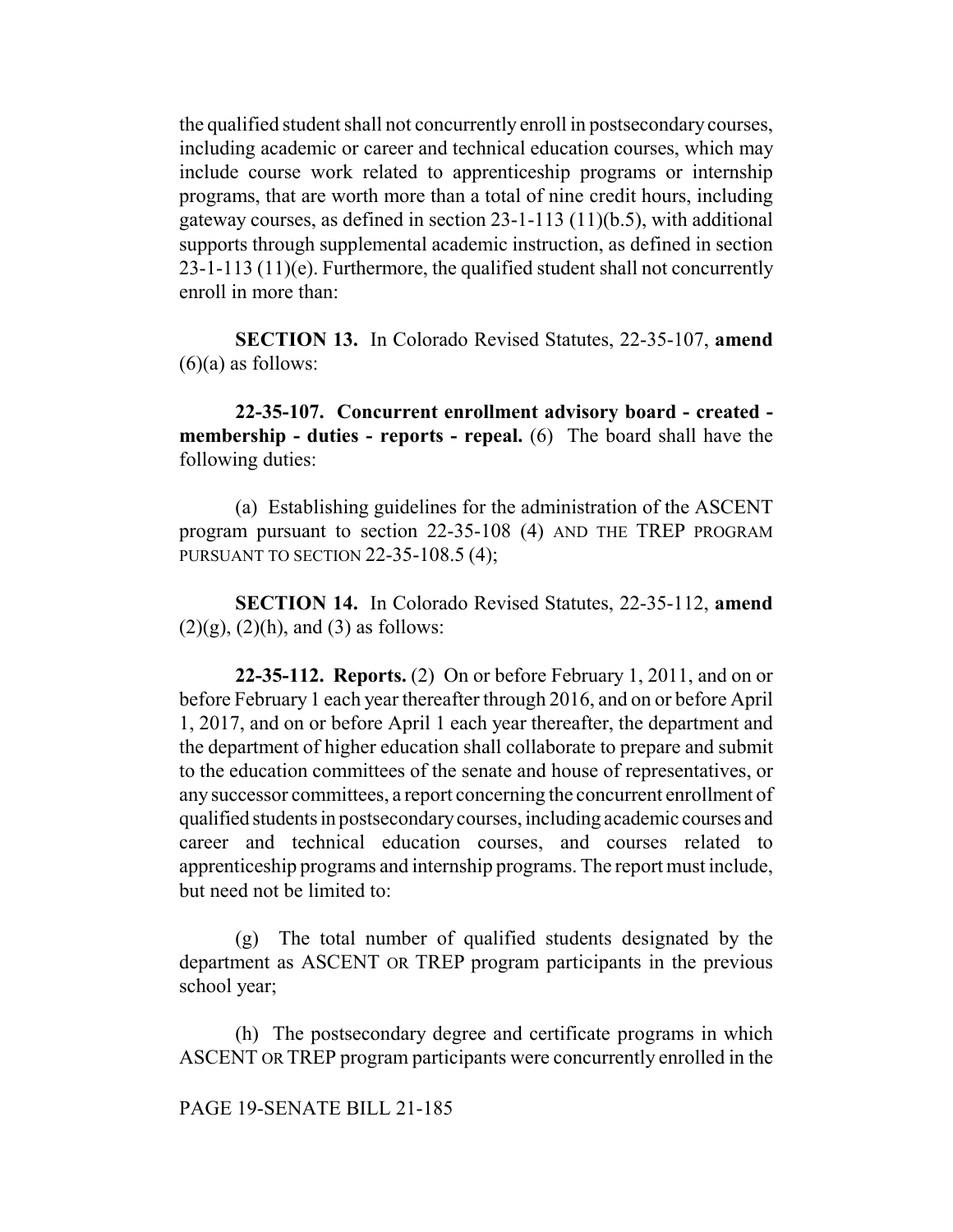previous school year, including subtotals indicating how many ASCENT OR TREP program participants concurrently enrolled in each postsecondary degree and certificate program;

(3) The reports described in subsection (2) of this section may include quantitative and qualitative analyses concerning student and administrator attitudes and behaviors, program costs and productivity, academic and administrative policies, program availability and variety, or any objectives of the ASCENT program described in section 22-35-108 (1), OR ANY OBJECTIVES OF THE TREP PROGRAM DESCRIBED IN SECTION 22-35-108.5 (1), which studies may be prepared by a party other than the department or the department of higher education.

**SECTION 15.** In Colorado Revised Statutes, 22-35-113, **amend**  $(1)(a)$  as follows:

**22-35-113. Concurrent enrollment - website.** (1) By July 1, 2020, the department of education and the department of higher education, with advice from the state board, shall make available to the public a concurrent enrollment website to provide information to students, parents, and legal guardians concerning concurrent enrollment options and requirements. The departments must ensure that the website is clear, easy to navigate, and generally user-friendly. In addition, the website must at a minimum:

(a) Clearly explain, differentiate, compare, and contrast concurrent enrollment; dual enrollment programs; early college; the ASCENT program; THE TREP PROGRAM; p-tech high schools, as defined in section 22-35.3-102; international baccalaureate programs; and advanced placement courses;

**SECTION 16.** In Colorado Revised Statutes, 22-35.3-103, **amend** (4) as follows:

**22-35.3-103. Pathways in technology early college high schools - design - requirements - approval.** (4) A p-tech school is subject to the state assessment requirements specified in section 22-7-1006.3 and the accountability requirements specified in article 11 of this title TITLE 22. In addition, the commissioner and the executive director may establish indicators for measuring the performance of each p-tech school, which indicators may include the ability of students who graduate from a p-tech

PAGE 20-SENATE BILL 21-185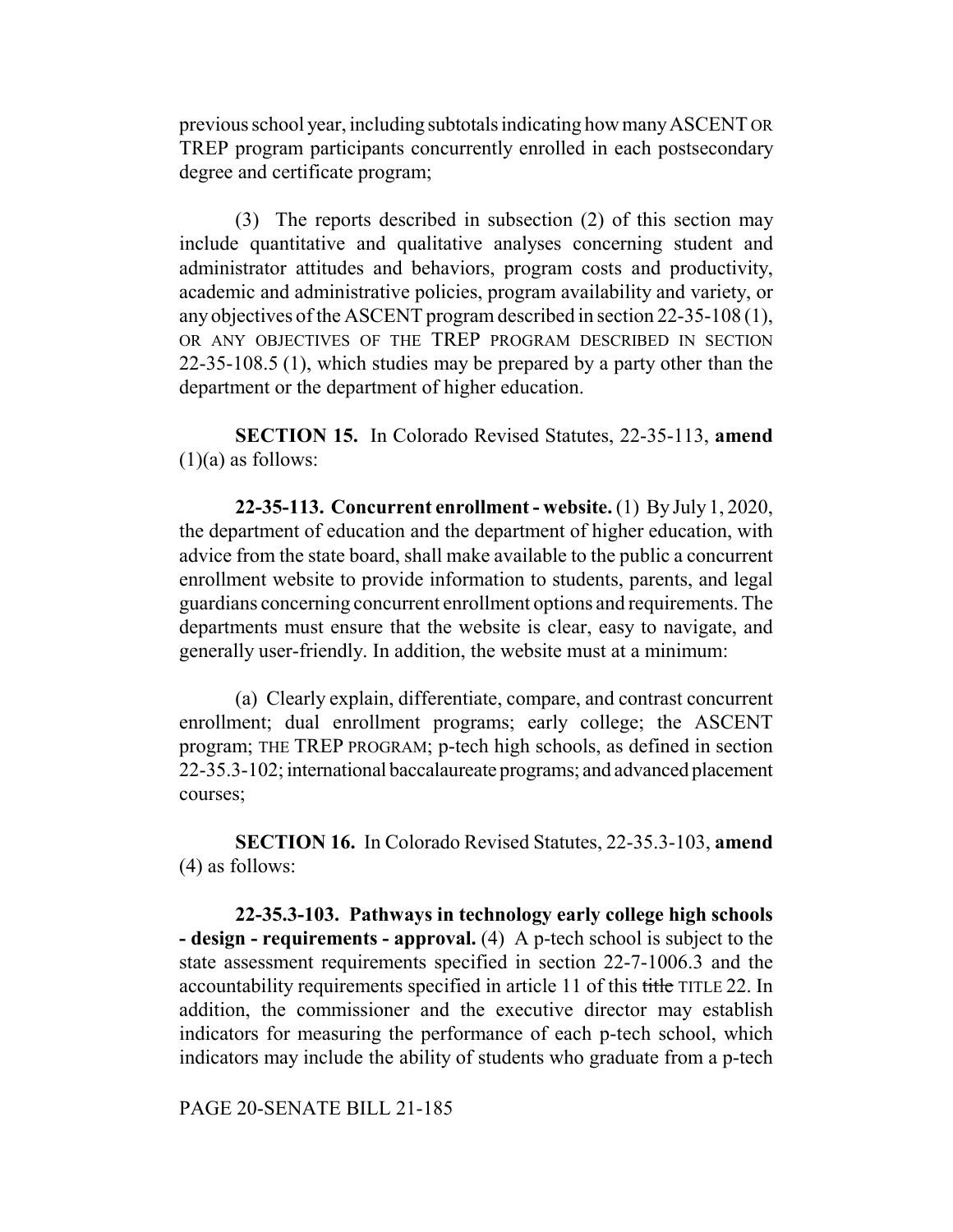school to obtain employment in the field or to pursue additional postsecondary education in the field, as well as any relevant performance indicators established for the concurrent enrollment, and ASCENT, AND TREP programs.

**SECTION 17.** In Colorado Revised Statutes, 22-54-103, **amend** (5.2); and **add** (16) as follows:

**22-54-103. Definitions.** As used in this article 54, unless the context otherwise requires:

(5.2) "District extended high school pupil enrollment" means the number of pupils, on the pupil enrollment count day within the applicable budget year, who are concurrently enrolled in a postsecondary course, including an academic course or a career and technical education course, as a participant in the ASCENT program OR THE TREP PROGRAM and the number of pupils, on the pupil enrollment count day within the applicable budget year, who are enrolled in grade thirteen or fourteen in a p-tech school. A pupil enrolled in a p-tech school pursuant to article 35.3 of this title shall TITLE 22 MUST be included in the district extended high school pupil enrollment as a full-time student. An ASCENT program participant OR A TREP PROGRAM PARTICIPANT who is enrolled in at least twelve credit hours of postsecondary courses, including academic courses and career and technical education courses, as of the pupil enrollment count day of the applicable budget year shall MUST be included in the district extended high school pupil enrollment as a full-time pupil. An ASCENT program participant OR A TREP PROGRAM PARTICIPANT who is enrolled in less than twelve credit hours of postsecondary courses, including academic courses and career and technical education courses, as of the pupil enrollment count day of the applicable budget year shall MUST be included in the district extended high school pupil enrollment as a part-time pupil.

(16) "TREP PROGRAM" MEANS THE TEACHER RECRUITMENT EDUCATION AND PREPARATION PROGRAM CREATED IN SECTION 22-35-108.5.

**SECTION 18.** In Colorado Revised Statutes, 22-60.3-102, **amend** the introductory portion as follows:

**22-60.3-102. Definitions.** As used in this article 60.3 PART 1, unless the context otherwise requires:

## PAGE 21-SENATE BILL 21-185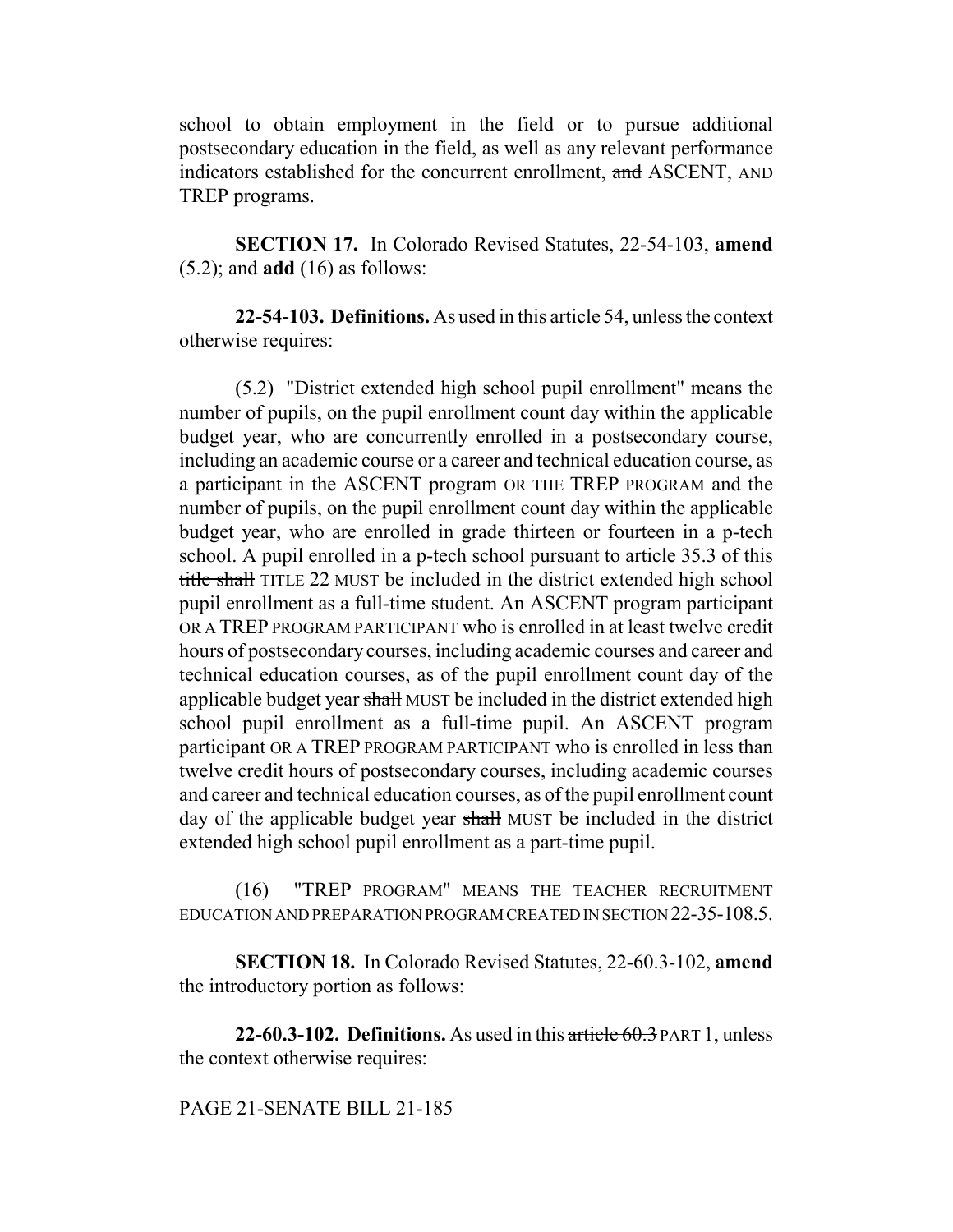**SECTION 19.** In Colorado Revised Statutes, **amend** 22-60.3-107 as follows:

**22-60.3-107. Repeal of part.** This article 60.3 PART 1 is repealed, effective July 1, 2023.

**SECTION 20.** In Colorado Revised Statutes, 22-94-101, **amend** the introductory portion and (3) as follows:

**22-94-101. Definitions.** As used in this article ARTICLE 94, unless the context otherwise requires:

(3) "Highly qualified" has the same meaning as provided in  $2\theta$ U.S.C. sec. 7801 (23) "LICENSED TEACHER" MEANS A TEACHER LICENSED PURSUANT TO ARTICLE 60.5 OF THIS TITLE 22.

**SECTION 21.** In Colorado Revised Statutes, 22-94-102, **amend**  $(1)$ ,  $(2)$  introductory portion,  $(2)(a)$ ,  $(2)(b)$ ,  $(2)(c)$ , and  $(3)$  as follows:

**22-94-102. Contract to create quality teacher recruitment program.** (1) The department shall contract with a vendor, in partnership with a district, to create a quality teacher recruitment program to recruit, select, train, and retain highly qualified LICENSED teachers to teach in public schools and in school districts in the state that can demonstrate a historic difficulty in recruiting and retaining highly qualified LICENSED teachers. In contracting with a vendor in partnership with a district, the department shall ensure that the vendor will place highly qualified LICENSED teachers in the district by the beginning of the 2014-15 school year.

(2) In awarding a contract pursuant to subsection (1) of this section, the department shall take into consideration the number of districts in which the vendor will place highly qualified LICENSED teachers, the number of highly qualified LICENSED teachers that the vendor will place, and the potential number of children who will be taught by the highly qualified LICENSED teachers. The department shall ensure that it awards the contract to one or more vendors that satisfy the following criteria:

(a) The vendor commits to working with one or more school districts in the state for at least two years to recruit and place highly qualified LICENSED teachers;

### PAGE 22-SENATE BILL 21-185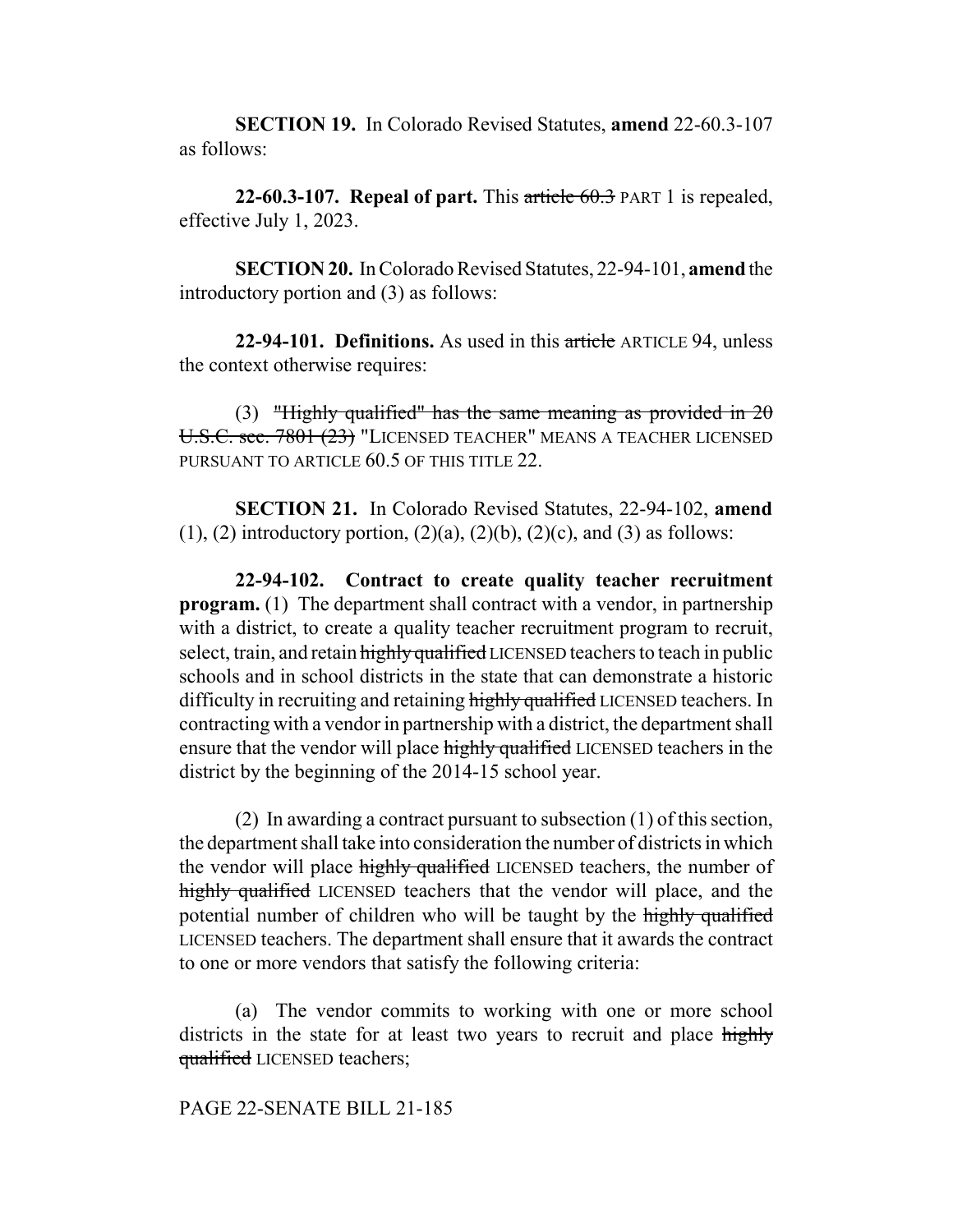(b) The vendor has a documented history of recruiting, training, and retaining highly qualified LICENSED teachers in areas of Colorado or other states that have had historic difficulty in recruiting and retaining highly qualified teachers; LICENSED TEACHERS, INCLUDING AREAS WITH EDUCATOR SHORTAGES CAUSED BY GEOGRAPHICAL LOCATIONS OR CONTENT AREAS;

(c) The vendor commits to placing only teachers who are deemed highly qualified LICENSED;

(3) The vendor with which the department contracts to operate a program pursuant to this article ARTICLE 94 shall use any moneys MONEY paid to the vendor in connection with the contract to recruit, train, and place highly qualified LICENSED teachers to teach in public schools or school districts in Colorado that have had historic difficulty in recruiting and retaining highly qualified LICENSED teachers. The vendor shall provide the necessary administrative services to operate the program and shall not use any state moneys MONEY for these purposes.

**SECTION 22.** In Colorado Revised Statutes, 23-3.9-102, **add** (1)(d) as follows:

**23-3.9-102. Educator loan forgiveness program - administration - fund - eligibility.** (1) (d) IN APPROVING APPLICATIONS FOR EACH GROUP OF APPLICANTS IDENTIFIED IN SUBSECTIONS  $(1)(c)(I)$ ,  $(1)(c)(II)$ , AND (1)(c)(III) OF THIS SECTION, THE COMMISSION SHALL:

(I) CONSIDER FIRST THOSE APPLICANTS WHO HOLD EDUCATOR LICENSES ISSUED PURSUANT TO ARTICLE 60.5 OF TITLE 22 AND PRIORITIZE THE APPROVAL OF THOSE APPLICATIONS BASED ON THE LENGTH OF TIME EACH APPLICANT HAS BEEN EMPLOYED UNDER THE LICENSE, BEGINNING WITH THOSE WHO HAVE BEEN EMPLOYED THE LONGEST; AND

(II) CONSIDER SECOND THOSE APPLICANTS WHO DO NOT HOLD EDUCATOR LICENSES ISSUED PURSUANT TO ARTICLE 60.5 OF TITLE 22 AND PRIORITIZE THE APPROVAL OF THOSE APPLICATIONS BASED ON THE LENGTH OF TIME THE APPLICANT HAS BEEN EMPLOYED AS AN EDUCATOR.

**SECTION 23.** In Colorado Revised Statutes, 23-18-202, **amend**  $(5)(c)(III)$  as follows: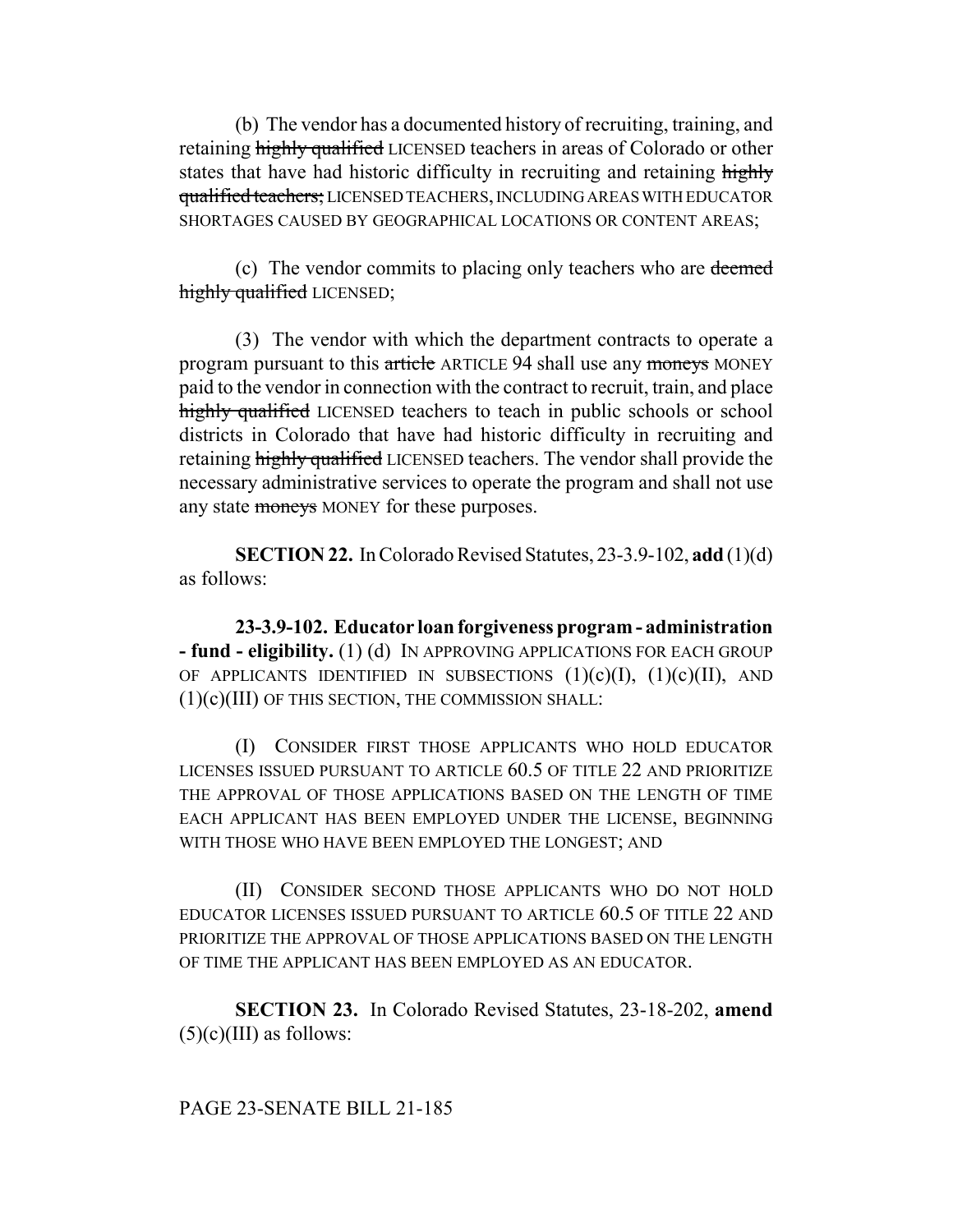**23-18-202. College opportunity fund - appropriations - payment of stipends - reimbursement - report.** (5) (c) (III) For an eligible undergraduate student who has completed one or more college courses while enrolled in high school pursuant to the "Concurrent Enrollment Programs Act", article 35 of title 22, or while designated by the department of education as an ASCENT program participant pursuant to section 22-35-108 OR AS A TREP PROGRAM PARTICIPANT PURSUANT TO SECTION 22-35-108.5, or while enrolled in a pathways in technology early college high school pursuant to article 35.3 of title 22, all college-level credit hours earned by the student while so enrolled count against the lifetime limitation described in subsection  $(5)(c)(I)$  of this section; except that credit hours earned from enrollment in a developmental education course, as defined in section 23-1-113 (11)(b), do not count against the lifetime limitation.

**SECTION 24.** In Colorado Revised Statutes, **add** 23-20-142 as follows:

**23-20-142. Educator well-being and mental health program reporting - repeal.** (1) THE UNIVERSITY OF COLORADO HEALTH SCIENCES CENTER SHALL ESTABLISH AND OPERATE AN EDUCATOR WELL-BEING AND MENTAL HEALTH PROGRAM TO PROVIDE SUPPORT SERVICES FOR EDUCATORS SERVING STUDENTS IN COLORADO'S PUBLIC ELEMENTARY AND SECONDARY SCHOOLS.

(2) THE SERVICES PROVIDED THROUGH THE EDUCATOR WELL-BEING AND MENTAL HEALTH PROGRAM MUST INCLUDE, BUT ARE NOT LIMITED TO:

(a) A HOTLINE SERVICE FOR EDUCATORS, PROVIDING DAILY TELEPHONE AND TEXT ACCESS;

(b) STAFFED SUPPORT GROUPS; AND

(c) TRAINING AND SUPPORT PROGRAMS FOR EDUCATORS THAT FOCUS ON COPING WITH STRESS AND BUILDING RESILIENCE DURING THE COVID-19 PANDEMIC AND RECOVERY FROM THE PANDEMIC.

(3) THE DEPARTMENT OF HIGHER EDUCATION SHALL ENTER INTO A LIMITED PURPOSE FEE-FOR-SERVICE CONTRACT WITH THE UNIVERSITY OF COLORADO HEALTH SCIENCES CENTER PURSUANT TO SECTION 23-18-308 TO PROVIDE STATE FUNDING FOR THE EDUCATOR WELL-BEING AND MENTAL

## PAGE 24-SENATE BILL 21-185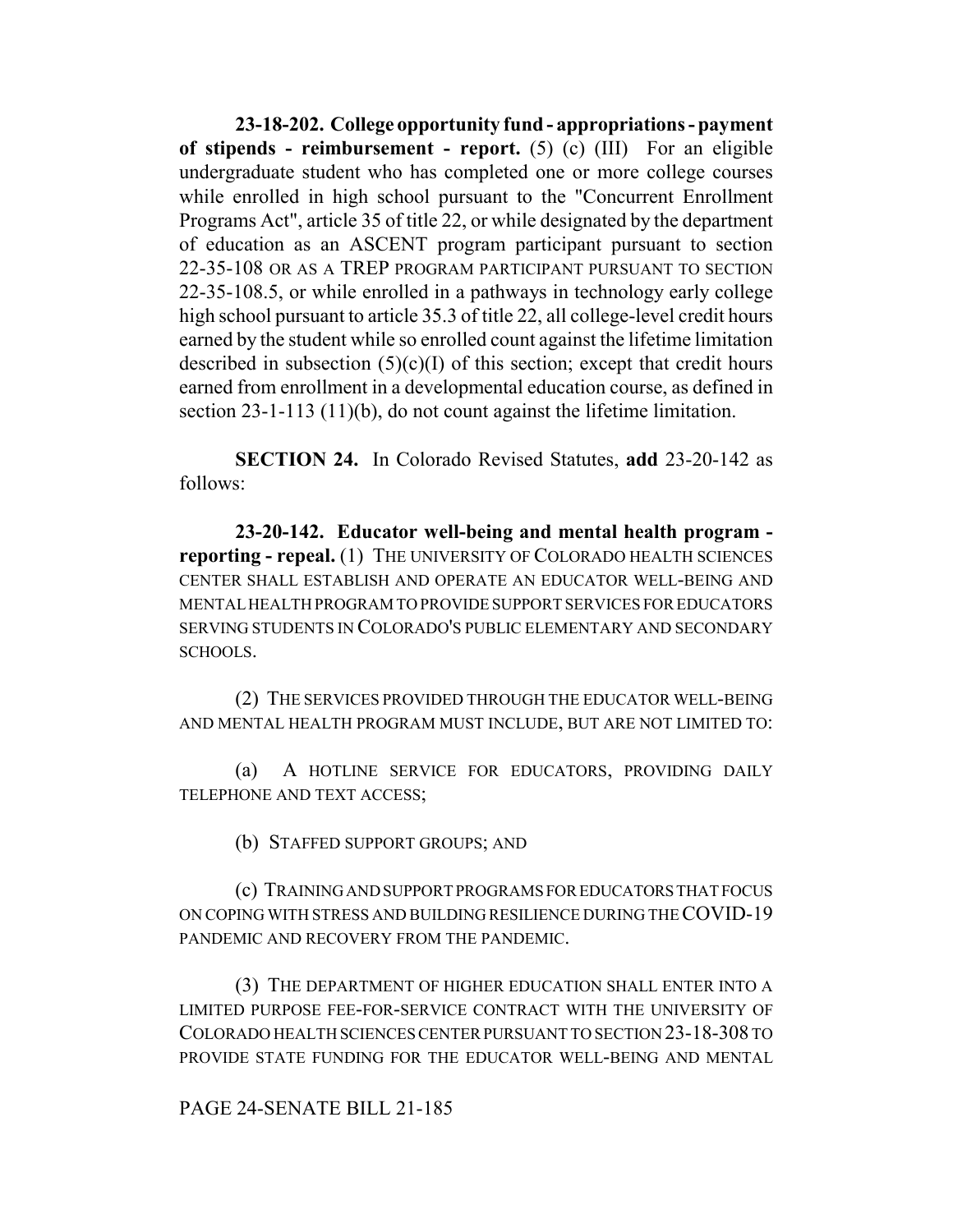HEALTH PROGRAM TO SUPPLEMENT OTHER SOURCES OF FUNDING.

(4) ON OR BEFORE NOVEMBER 1, 2022, AND ON OR BEFORE NOVEMBER 1 EACH YEAR THEREAFTER, THE UNIVERSITY OF COLORADO HEALTH SCIENCES CENTER SHALL SUBMIT A REPORT TO THE DEPARTMENT OF HIGHER EDUCATION CONCERNING THE USE OF STATE FUNDING FOR THE EDUCATOR WELL-BEING AND MENTAL HEALTH PROGRAM, INCLUDING INFORMATION ABOUT THE NUMBER OF EDUCATORS SERVED, THE SERVICES PROVIDED, FUNDING RECEIVED FROM OTHER SOURCES, AND OTHER RELEVANT DATA AND INFORMATION ABOUT THE IMPLEMENTATION OF THE PROGRAM AND PROGRAM OUTCOMES.

(5) THIS SECTION IS REPEALED, EFFECTIVE JULY 1, 2026.

**SECTION 25.** In Colorado Revised Statutes, 23-18-308, **add** (1)(i) as follows:

**23-18-308. Fee-for-service contracts - limited purpose - repeal.** (1) Subject to available appropriations, the department shall enter into fee-for-service contracts for the following purposes:

(i) (I) THE EDUCATOR WELL-BEING AND MENTAL HEALTH PROGRAM PURSUANT TO SECTION 23-20-142.

(II) THIS SUBSECTION  $(1)(i)$  IS REPEALED, EFFECTIVE JULY 1, 2026.

**SECTION 26.** In Colorado Revised Statutes, 23-3.3-103, **add** (11) as follows:

**23-3.3-103. Annual appropriations - repeal.** (11) (a) THE PROVISIONS OF SUBSECTION (1) OF THIS SECTION CONCERNING APPROPRIATIONS FOR STUDENT FINANCIAL ASSISTANCE UNDER THIS ARTICLE 3.3 DO NOT APPLY TO APPROPRIATIONS MADE PURSUANT TO SECTIONS 23-18-308 (1)(i) AND 23-20-142 FOR THE EDUCATOR WELL-BEING AND MENTAL HEALTH PROGRAM.

(b) THIS SUBSECTION (11) IS REPEALED, EFFECTIVE JULY 1, 2026.

**SECTION 27.** In Colorado Revised Statutes, 23-78-303, **amend** (6); and **add** (4.5) as follows:

# PAGE 25-SENATE BILL 21-185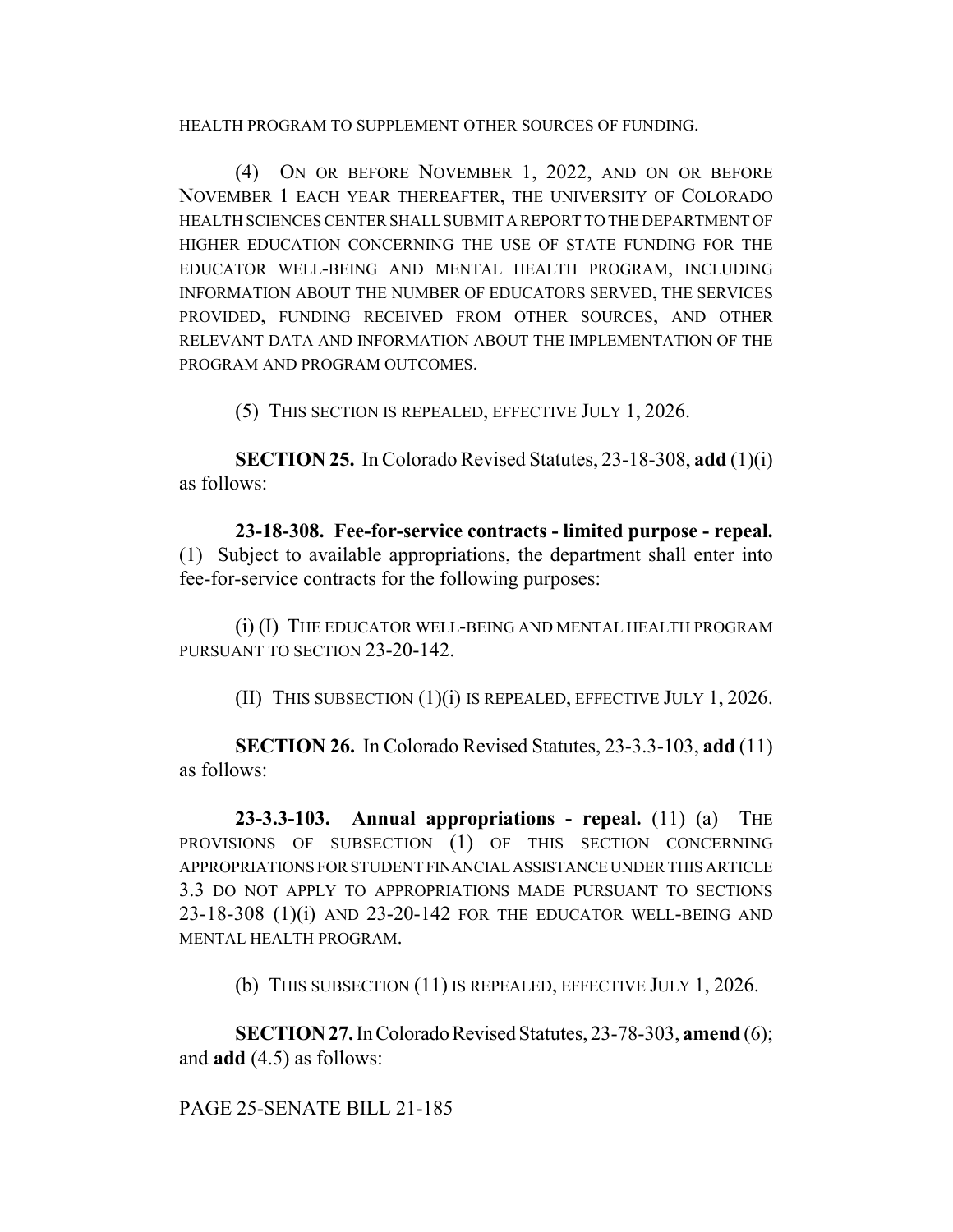**23-78-303. Definitions.** As used in this part 3, unless the context otherwise requires:

(4.5) "REMOTE SCHOOL DISTRICT" MEANS A SCHOOL DISTRICT IN COLORADO, IRRESPECTIVE OF PUPIL ENROLLMENT, THAT IS MORE THAN FIFTY MILES FROM THE NEAREST LARGE, URBANIZED AREA.

(6) "Rural local education provider" means a REMOTE SCHOOL DISTRICT, A rural school district, a rural charter school, or a board of cooperative services that operates a public school that is located within a rural school district.

**SECTION 28. Appropriation.** (1) For the 2021-22 state fiscal year, \$9,132,856 is appropriated to the department of education. This appropriation is from the general fund. To implement this act, the department may use this appropriation as follows:

(a) \$1,087,310 for educator effectiveness unit administration, which amount is based on an assumption that the department will require an additional 3.8 FTE;

(b) \$45,546 for the teacher recruitment and preparation program, which amount is based on an assumption that the department will require an additional 0.5 FTE;

(c) \$5,000,000 for financial assistance provided through the educator recruitment and retention program; and

(d) \$3,000,000 for the quality teacher recruitment program.

(2) For the 2021-22 state fiscal year, \$64,023 is appropriated to the department of higher education. This appropriation is from the general fund and is based on an assumption that the department will require an additional 1.0 FTE. To implement this act, the department may use this appropriation for administration related to the Colorado commission on higher education and higher education special purpose programs.

(3) For the 2021-22 state fiscal year, \$2,500,000 is appropriated to the educator loan forgiveness fund created in section 23-3.9-102 (1)(b), C.R.S. This appropriation is from the general fund. The department of

## PAGE 26-SENATE BILL 21-185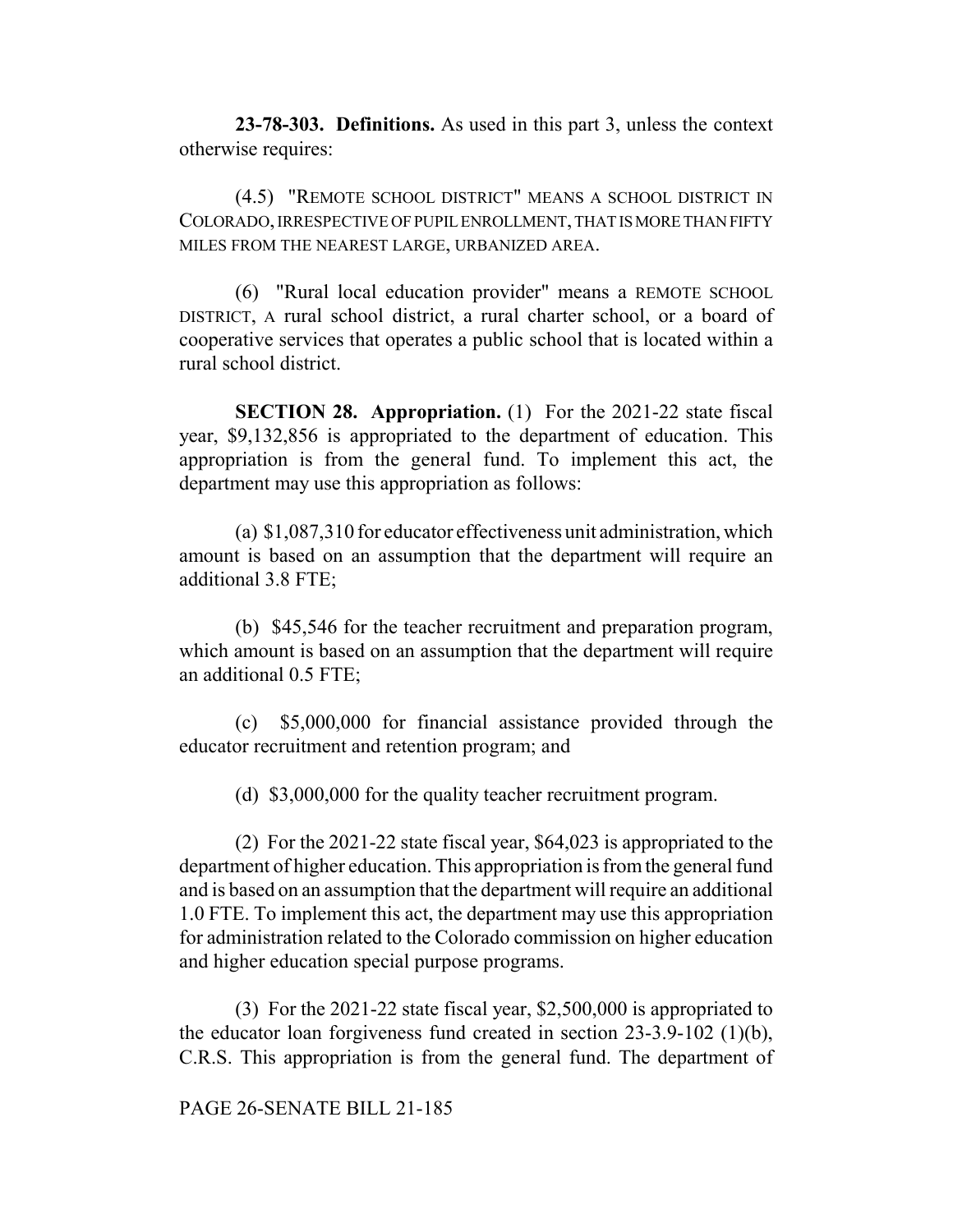higher education is responsible for the accounting related to this appropriation.

(4) For the 2021-22 state fiscal year, \$398,963 is appropriated to the department of higher education. This appropriation is from the general fund and is based on the assumption that the department will require an additional 0.5 FTE. To implement this act, the department may use this appropriation for educator loan forgiveness program administration. This amount remains available until the close of the 2025-26 state fiscal year.

(5) For the 2021-22 state fiscal year, \$239,778 is appropriated to the department of higher education. This appropriation is from the general fund. To implement this act, the department may use this appropriation for the college opportunity fund program to be used for limited purpose fee-for-service contracts with state institutions.

(6) For the 2021-22 state fiscal year, \$239,778 is appropriated to the department of higher education. This appropriation is from reappropriated funds received from the limited purpose fee-for-service contracts with state institutions under subsection (5) of this section. To implement this act, the department may use this appropriation for the regents of the university of Colorado.

**SECTION 29. Act subject to petition - effective date.** This act takes effect at 12:01 a.m. on the day following the expiration of the ninety-day period after final adjournment of the general assembly; except that, if a referendum petition is filed pursuant to section 1 (3) of article V of the state constitution against this act or an item, section, or part of this act within such period, then the act, item, section, or part will not take effect